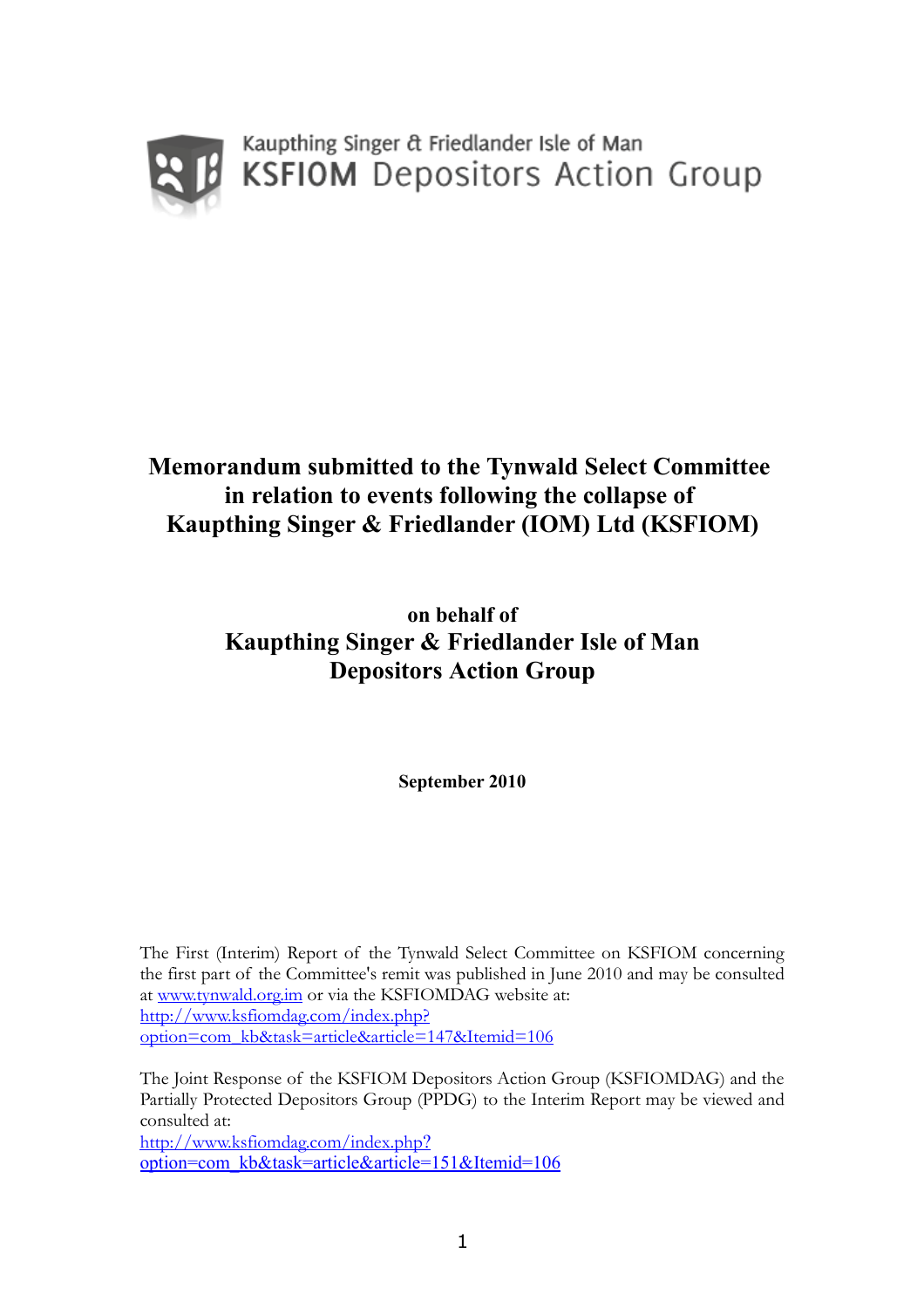# **Contents**

|                                                                                                                          | $\overline{3}$ |
|--------------------------------------------------------------------------------------------------------------------------|----------------|
|                                                                                                                          | 3              |
| Section 1: Efforts made in relation to keeping KSFIOM as a going concern                                                 | 4              |
|                                                                                                                          | 4              |
|                                                                                                                          | 8              |
|                                                                                                                          | 10             |
|                                                                                                                          | 12             |
| Appendix 1: Background relating to depositor protection in the IOM prior to                                              | 13             |
|                                                                                                                          | 15             |
| Appendix 3: The Informal IOMT/DAG Committee set up in December 2008<br>to consider alternative proposals to liquidation: |                |
|                                                                                                                          | 21             |
|                                                                                                                          | 24             |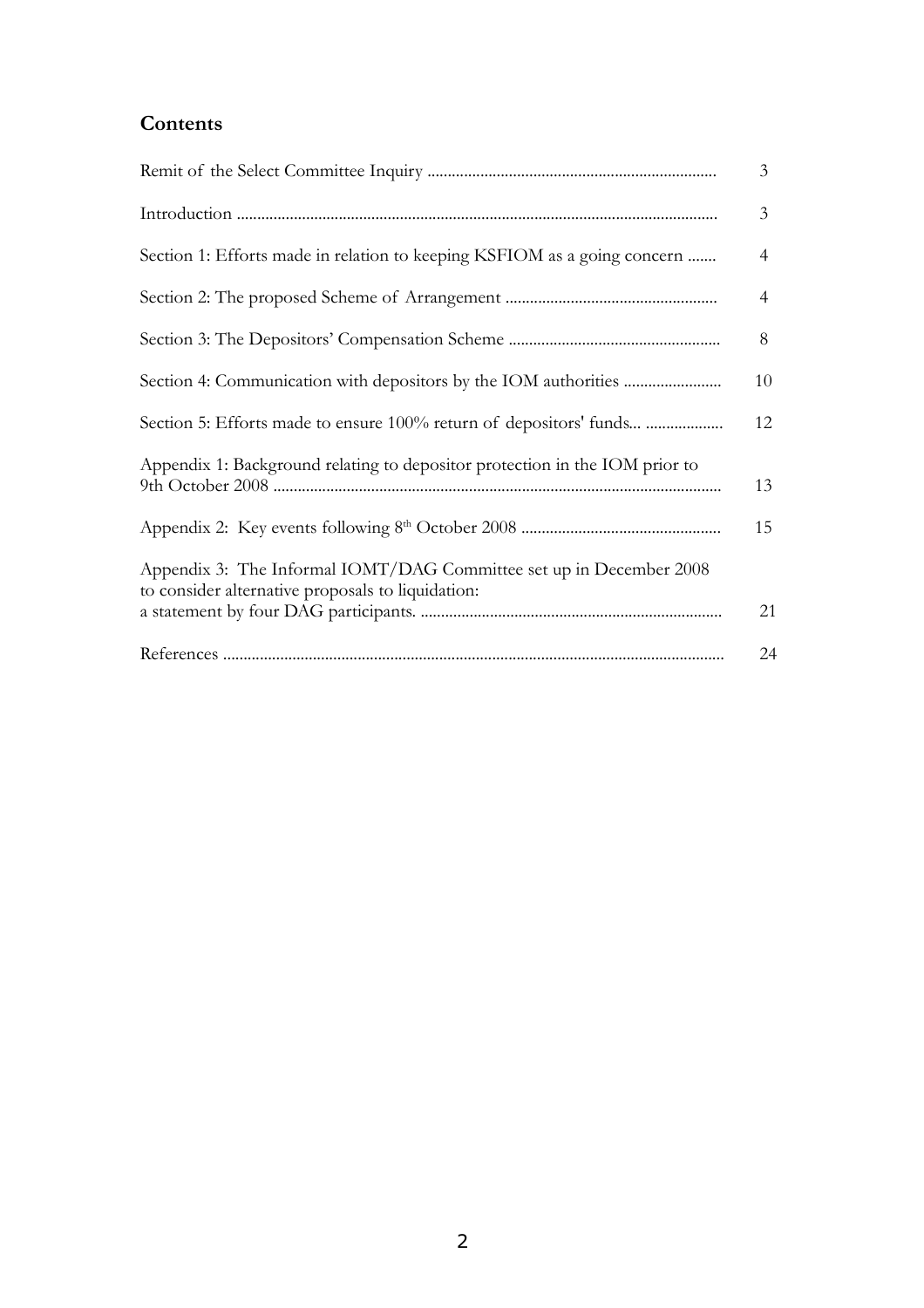# **Remit of the Select Committee Inquiry**

The remit of the Select Committee, set up by Tynwald on 16<sup>th</sup> July 2009, was to investigate and report on:

- *(1) the cause of the collapse of Kaupthing Singer & Friedlander (IOM) Ltd*
- *(2) the role of the Financial Supervision Commission in ensuring the proper management of Kaupthing Singer & Friedlander (IOM) Ltd to protect depositors' funds*
- *(3) the credibility of the Depositors' Compensation Scheme; and*
- *(4) any other relevant matter*

The first two items were addressed in the first part of the inquiry and form the subject of the Interim Report.

### **Introduction**

The present submission relates to items 3 and 4, including our views on the proposed Scheme of Arrangement and the communication between the Isle of Man (**IOM**) authorities and the depositors.

KSFIOMDAG's submission for the first part of the inquiry, available from our website, contains much background information which we will not repeat here.[1] Although essentially concerned with the period leading up to the collapse of the bank, section 6 of that submission deals briefly with events subsequent to  $9<sup>th</sup>$  October 2008 and should be read in conjunction with the present memorandum.

For this second part of the inquiry, our submission is intended to provide our views on the specific issues identified for investigation by the Select Committee (Sections 1 - 4), together with additional points we would wish to see addressed (Section 5).

Relevant background material relating to depositor protection in the IOM and a chronological account of the key events since the collapse of the bank as we experienced them is provided in Appendices 1 and 2.

Appendix 3 is a statement by four members of the then DAG steering committee who, in December 2008 and January 2009, took part in an informal committee set up by IOM Treasury to seek indicative support to alternative proposals to the liquidation of KSFIOM and makes reference to e-mail correspondence from the discussion of those proposals that has been redacted to protect the identities of depositors who wish to remain anonymous. As these members have had to step back from the DAG Steering Group for personal reasons, they have preferred to provide their evidence covering this period in time separately rather than commit to reviewing the whole of DAG's submission and, without taking away from that, we include it here at their request as their submission for ease of reference. The supporting evidence (Ev 1-16) is submitted in 3 separate files.

### **Separate files forming part of this Submission:**

KSFIOMDAG Qualitative analysis of SoA.pdf DAG Evidence 1-14.pdf DAG Evidence 15.pdf DAG Evidence 16.pdf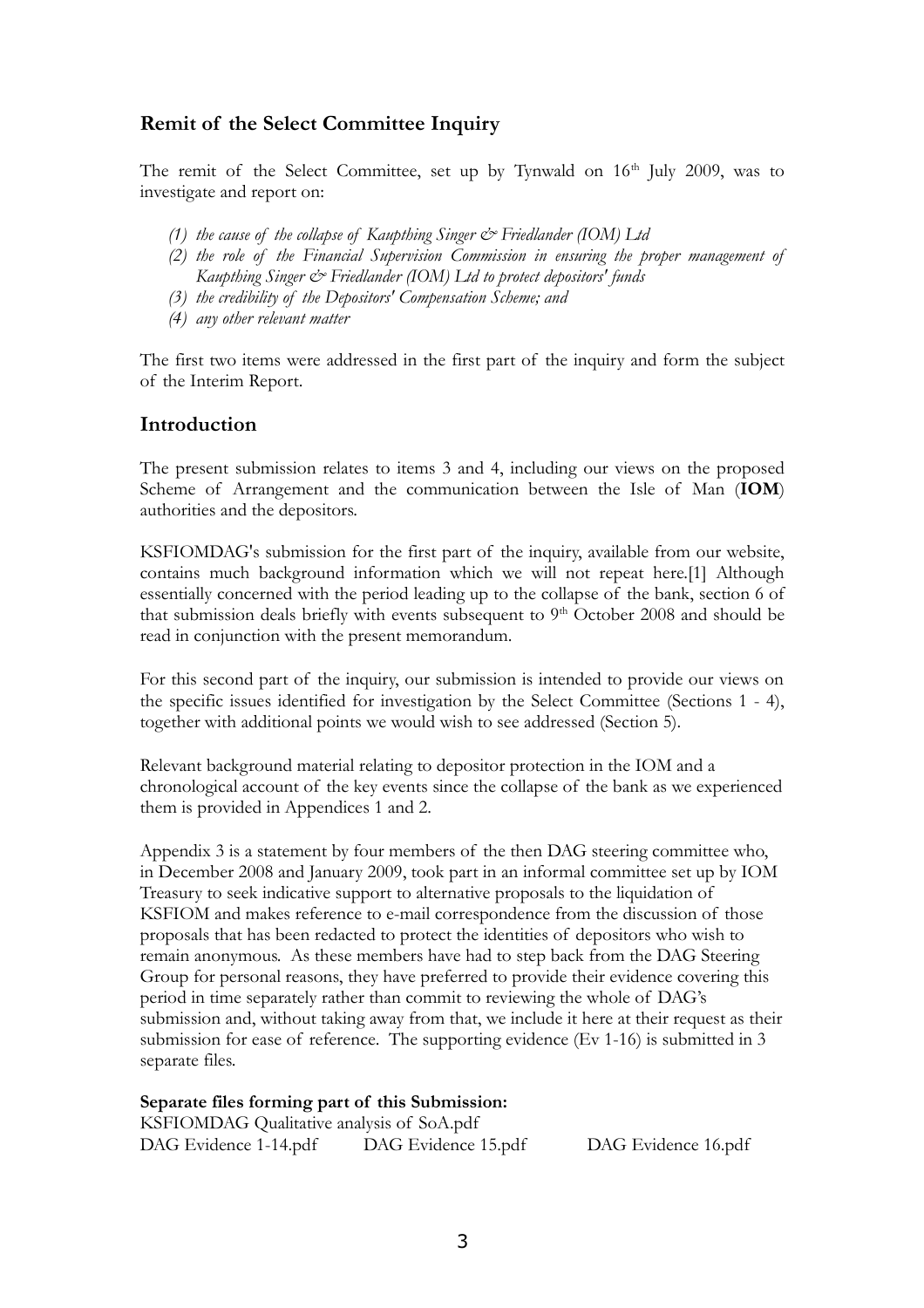# **1. Efforts made in relation to keeping KSFIOM as a going concern**

References to efforts being made were made by IOM government (**IOMG**) officials in discussions with DAG representatives in the early months following the bank's collapse, as can be seen from the evidence supplied<sup>[1](#page-3-0)</sup>. [Ev 6]

However, as far as we are aware, no concrete or detailed information was ever made available on this subject beyond these vague references, making it difficult to comment on the efforts made, if any, to keep KSFIOM as a going concern. In this context, it is notable that, in marked contrast to the UK authorities, who rapidly found a buyer for KSFUK's Edge business (in the form of ING), the IOM authorities never appeared to have a plan such as this ready to implement and nor did they deliver any update on developments on this front to retail creditors or explain why they were not being pursued with IOMG support as necessary to make such an outcome viable.

We also note that it is our understanding that the advisers to IOM Treasury (**IOMT**), Alix Partners, were appointed on terms that did not incentivise a speedy or simple solution, which – if this information is correct - we consider to be a fundamental and naïve error of judgment or oversight on the part of IOMT. Terms that reward a lengthy engagement, whether directly or indirectly, would not align the interests of IOMT, their advisers and the retail creditors of KSFIOM.

Whilst this issue may also be relevant in the following section, we mention it at this point in case the Committee is able to ascertain whether our understanding is correct in this context also.

## **2. The proposed Scheme of Arrangement**

A Scheme of Arrangement (SoA) was first mooted by the IOMT on 27<sup>th</sup> November 2008, at the second court hearing of the petition to wind up the bank. The stated objective was to explore the possibilities of restructuring with a view to achieving "*more for depositors than [through liquidation and the Depositors' Compensation Scheme]*".[13] An adjournment of 60 days was requested and granted in order to "*develop a plan that will meet with approval ...*". Two further adjournments were necessary before – over 4 months later, on 9 th April 2009 - the proposed SoA was judged by the Court to be "*not a model of clarity*" but not so defective as not to be put to a vote of creditors.[34] Throughout the long process of delaying liquidation and triggering the DCS, it was clearly understood by DAG from statements made by the IOMT that if the proposed compromise scheme was eventually rejected by depositors then DAG's legal costs of and occasioned by opposing the scheme and the associated delays would be borne by Treasury.

Early optimism that the IOMT was genuinely working to find a full and satisfactory resolution for depositors persuaded the then-members of the DAG Steering Committee to accept an invitation from John Spellman, former Finance Manager to the IOMT, in December 2008, to take part in an informal committee to consider and, it was hoped, to

<span id="page-3-0"></span><sup>1</sup> e-mail from J Spellman, 2 Jan 2009: "*JS: A SoA is simply a tool so I assume you mean types of approach.* Examples are mergers with local entities (limited interest), asset swaps with london (not interested at this stage), debt sale to Iceland in exchange for assets (extremely complex and uncertain outcome - limited progress), early settlement at a discount by London (E&Y not in a position to consider at present), quasi nationalised entity (uncertain asset recovery position), securitisation (extremely expensive and unattractive to sub 50k), third party deal with IOMG *involvement (on hold pending title clarity)*."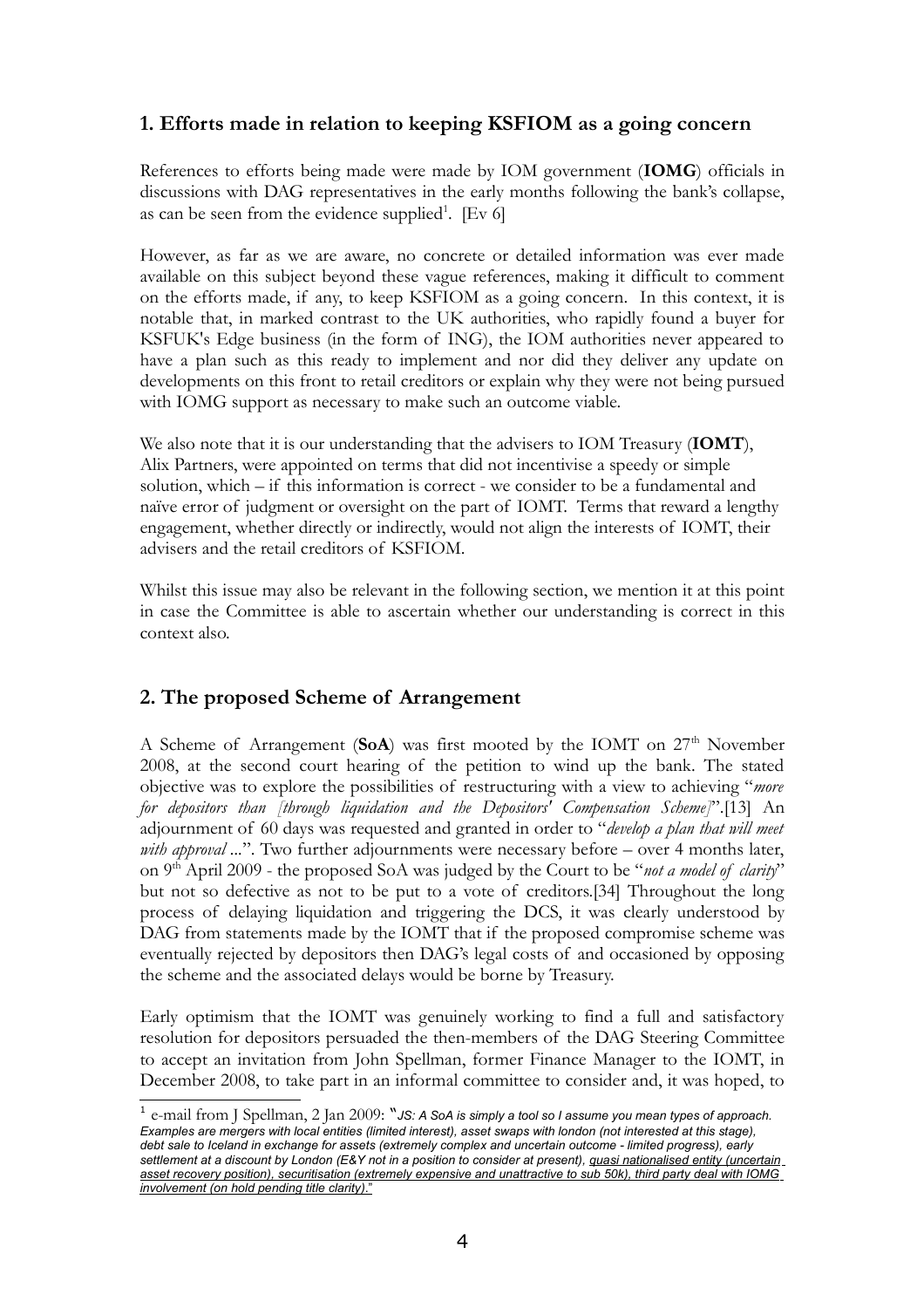support alternative proposals to liquidation. Disillusionment soon set in however as the DAG representatives were unable to obtain any concrete details of the SoA under discussion. By late January, they had reluctantly concluded that the dialogue was not progressing as had been hoped for, leaving them unable to provide any opinion on the merits or otherwise of supporting a SoA. (see Appendix 3)

As it became increasingly clear that the SoA being developed would offer little if any monetary advantage to depositors, and seemingly more and more desperate for it nevertheless to be approved by creditors, the IOMT began its attempts to sell the SoA to depositors by casting grave doubts on the credibility of its previously much vaunted Depositors' Compensation Scheme (**DCS**). By the time of the fourth Court hearing on 19<sup>th</sup> February, uncertainty over the ability of the DCS to pay out compensation in a timely fashion had become the principal advantage put forward in favour of the SoA over liquidation.[27, 28] At the next hearing, on 9<sup>th</sup> April, arguments were again made that the DCS could not be relied upon and that the SoA was therefore the only option to guarantee 'fully protected depositors' (i.e. those with claims less than the DCS compensation limit) any certainty in the amount or timing of repayments. At this time, counsel for DAG argued that he could not imagine a situation in which it would be politically or economically acceptable for the IOMG to allow the DCS to default (which indeed proved to be the case when, following eventual liquidation, the DCS – with the help of  $\frac{1}{2}$ 3m IOMT funding and an interest-free IOMT loan of a further  $\frac{1}{20m}$  – paid out in one fell swoop, far sooner than would have been guaranteed by the SoA).[32-34] In the context of statements such as these, it is important to note the anger and frustration that retail creditors felt at this point, where – having been deprived of their savings and, in many cases, security - they could clearly see they were being manipulated and their worst fears were being played upon by those in power who had a responsibility to act in their best interests.

**The SoA which was finally put to the vote on 19 th May 2009, over 7 months after the collapse of the bank, was fundamentally economically flawed, presenting no tangible financial advantage over liquidation beyond some cosmetic 'certainty' of payment** dates (more certain but not necessarily faster – as events subsequently proved). Moreover, depositors would be giving up potentially significant rights by releasing all the parties involved in the SoA's preparation from any liability whatsoever arising in connection with it. The Scheme which eventually emerged appeared overly bureaucratic, unnecessarily complex and generally unintelligible to the average layman. The sheer volume of paper that creditors were confronted with to form a view on the SoA when it was finally presented to them underlines this fact.

After careful analysis in consultation with its lawyers, DAG concluded that "*the slim merits of the SoA are far outweighed by its disadvantages*" and that "*liquidation ... will almost inevitably be quicker, simpler, cheaper and conducted more openly than the proposed SoA*".[38, 39] We continue to believe that this was – and remains - a valid analysis and that depositors would indeed have been financially disadvantaged by the proposed Scheme.

In a last ditch attempt to persuade (or perhaps rather to frighten?) depositors into voting for the Scheme, Mr Bell, speaking live in a Manx Radio programme on the eve of the vote (18<sup>th</sup> May), said that a failure to vote in favour would be "*damaging to the interests*, certainly sections of the depositors, as they wouldn't get their money so quickly, ... there would be a 'fire sale' of assets, rather than the managed sale of assets which we think would give a higher return to the *depositors; and one or two other things*", a warning he repeated in another live broadcast early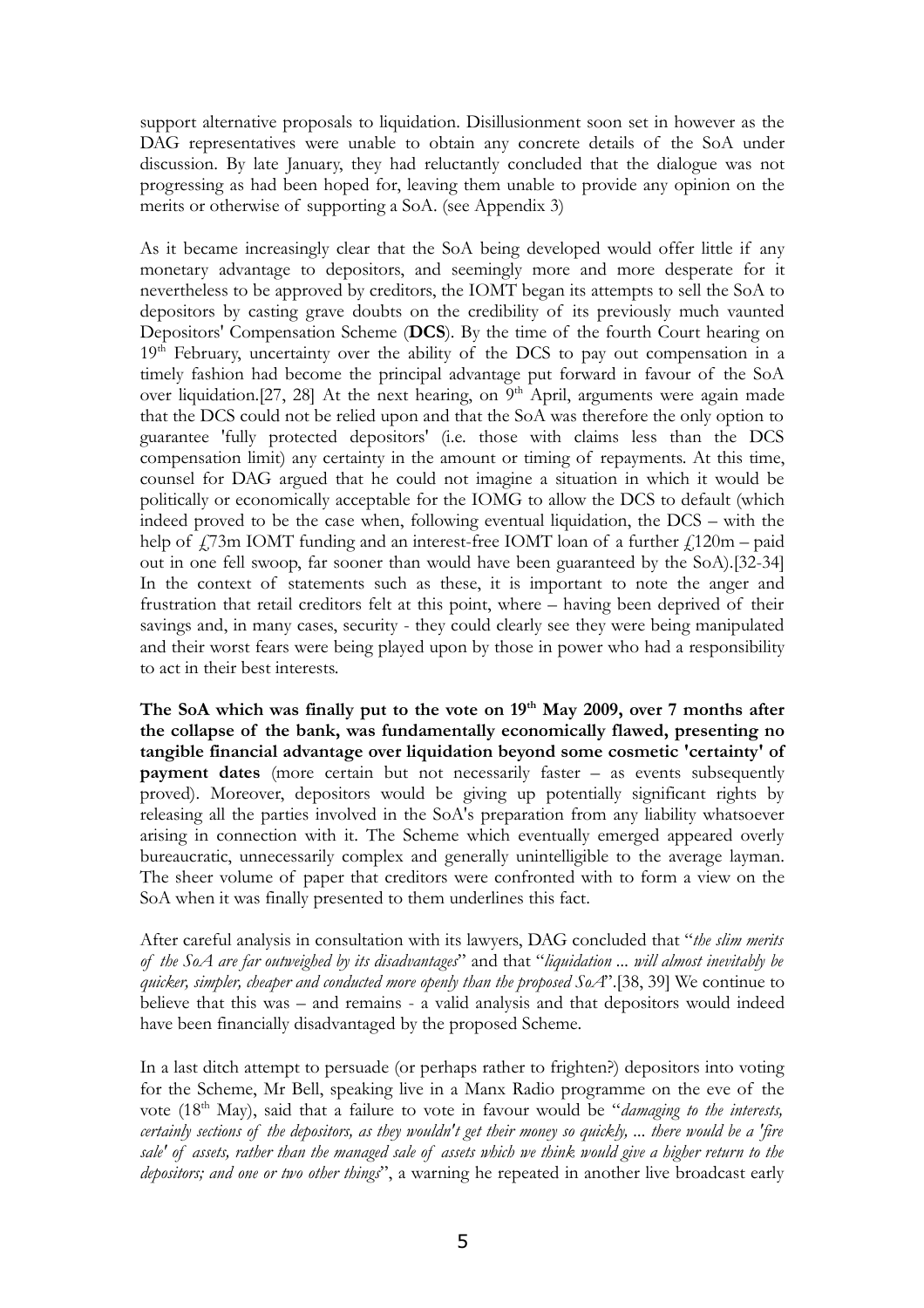the next morning, adding that liquidation could close the door to any possible sale of the business. It appears that these ill-conceived comments were not exactly appreciated by PWC (as Liquidators Provisionally), who hastened to reassure depositors that asset realisation was unlikely to be treated any differently under liquidation or the SoA.[40] Again, however, it is important to note the extreme anxiety, frustration and anger that comments such as these evoked among the retail creditors at this point in proceedings.

In the event, at the creditors' meeting on 19<sup>th</sup> May, the SoA was soundly defeated when it failed to gain the required majority, either by number or by value, in the class of partially protected depositors (those with deposits over the compensation limit). While it was approved by a clear majority of lower-value (fully protected) depositors – no doubt worried by the IOMT's dire predictions over the credibility of the DCS – it is worth noting that had these two classes of depositors been grouped together (as initially proposed by IOMT in the original court proceedings and resisted by counsel to DAG), the SoA would still have failed by value in the combined class. Somewhat embarrassingly for the IOMT, it also failed in the third (small) class of creditors not eligible for the DCS, where a single very high-value creditor was able to bring down the SoA single-handed, something which could perhaps have been foreseen by KSFIOM's joint liquidators (provisional, as the case may be, hereafter referred to as the "**JLs**"), the IOMT or even their advisers, and thus saved a great deal of wasted time and money. [41]

The time allowed by the Court, via successive adjournments, for unproductive negotiations and attempts to develop a SoA the Court felt could be put to creditors delayed the activation of the DCS and the liquidation distributions by at least 7 months. The first payments to creditors were made almost a year after the bank had collapsed.

Throughout this time, depositors saw nothing of their funds beyond the limited payments made under the two Early Payment Schemes (a mere  $f<sub>1000</sub>$  in late January and up to a further  $f(9000)$  in February), again causing much distress and suffering to many. For some, deprived of essential retirement income or suddenly finding themselves without access to funds from a recent house sale intended for the purchase of a new home (notably by expats in the course of returning to the UK to retire after long years of working abroad), the first distributions in September /October 2009 simply came too late. Again, throughout these discussions there was little or no information about likely recovery levels made available to creditors, and some were left with the impression that all their savings had disappeared for good.

We understand that the abortive SoA cost IOMT over  $f<sub>1</sub>1,000,000$  in fees paid to its external consultants (AlixPartners) and its legal advisers, as well as a great deal of its own management time. Having been treated so poorly throughout the discussions surrounding the SoA, creditors were further incensed when the IOMT declined to pay the costs incurred by the JLs in assisting them and AlixPartners in developing their proposal for the SoA, thereby reducing the amount available for distribution to creditors as a function of engaging in a process that had failed to meet with creditors' approval – and which failed to meet the clear criteria laid down at the outset by DAG representatives to the IOMT. When it also became clear that the IOMT had declined to voluntarily pay DAG's own legal costs, amounting to several hundred thousand pounds, incurred in successfully opposing the SoA, most retail creditors were understandably furious.

Finally, DAG (which is funded by depositors' and bondholders' donations) had to apply to the Court for an order that its costs be paid. But rather than awarding DAG its costs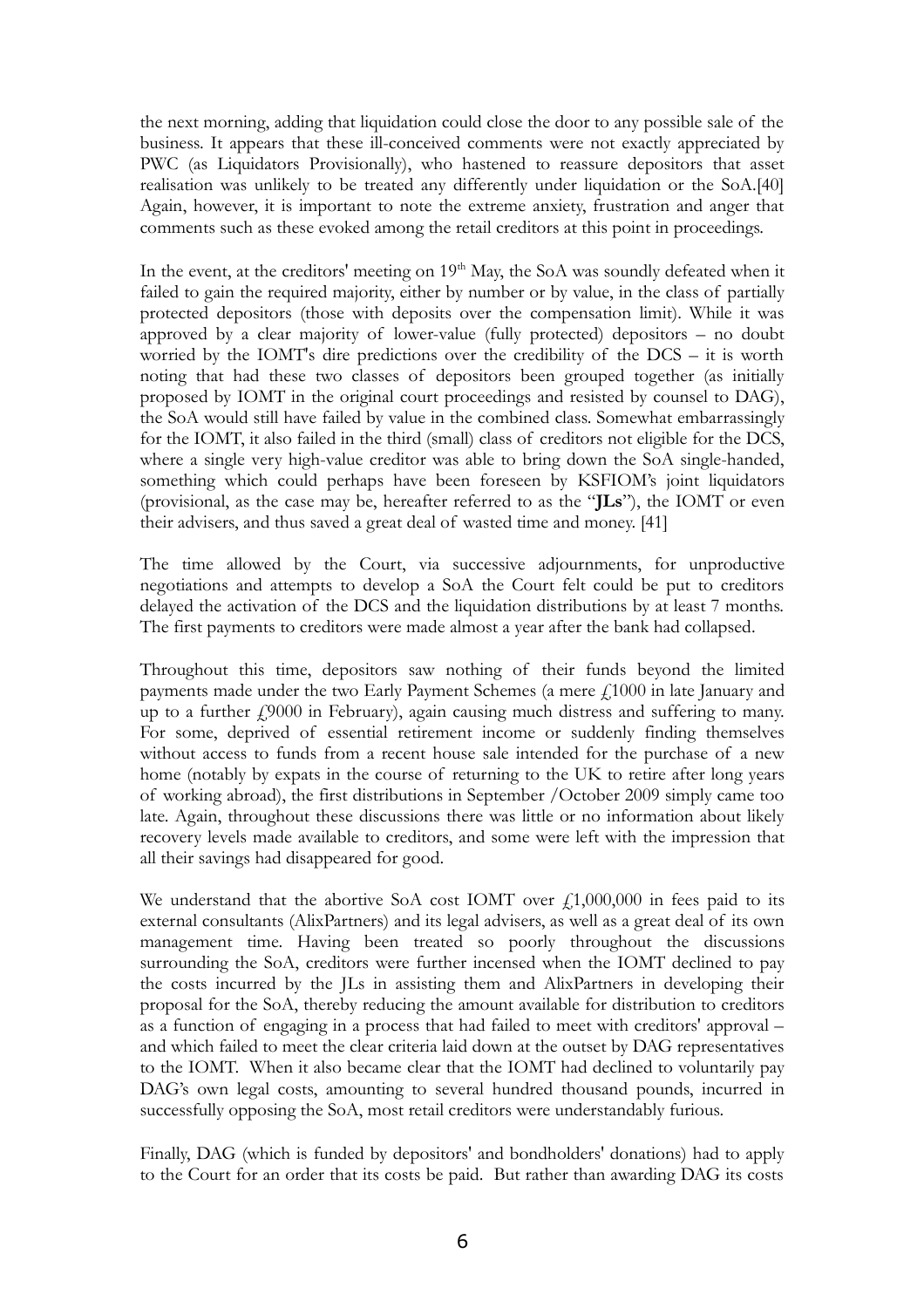from the IOMT, which is what DAG rightly expected (costs normally following the event in Manx law and, in opposing the SoA, DAG was undoubtedly the successful party and the IOMT the unsuccessful party), the Court ordered that DAG's costs be borne by the bank. The JLs had not promoted the SoA, save (we understand) reluctantly in the later stages at the instigation of the Treasury, yet an order that DAG's costs be paid by the bank means that those costs have to be borne by its creditors. Oddly, submissions made in Court on behalf of the bank appeared to support the IOMT's position that DAG's costs should be borne by *itself* (the bank) rather than the IOMT. In handing down his judgment, the Deemster acknowledged that there was "*a strong argument that this Order,* which is that sought by Treasury, runs counter to Treasury's avowed claim ... that their sole motivation is to assist the general body of creditors and ... will inevitably diminish the amount available to the general *body of creditors*".[45]

Even more tellingly, the JLs declined the Deemster's invitation to make an application for their own costs in relation to the scheme to be paid by the Treasury. In these circumstances, the Deemster had little choice but to refuse an application in this sense by DAG, despite the fact that he had "*no doubt that the Liquidators Provisional have incurred very considerable costs which, if not reimbursed by the promoters of the unsuccesful Scheme, will inevitably lead to possibly a quite material diminution in the assets available for distribution.*" In his judgment, the Deemster continued: "*The Liquidators Provisional were of course specifically empowered by* Court Orders of 29<sup>th</sup> January 2009 and 19<sup>th</sup> February 2009 to conduct such work, but this would not *prevent them from seeking an Order that their costs thereof be paid otherwise than out of KSFIOM. Nevertheless, the Liquidators Provisional have made a firm decision that they will not seek an Order* against Treasury for the reimbursement of those costs in whole or in part. In those circumstances I take the view that this must be a matter for the Liquidators Provisional and perhaps the creditors who may, *as Mr. Chambers submitted, take the view that the Liquidators Provisional have acted in dereliction of duty in failing to pursue such an Order.*" [45]

As if all this were not remarkable enough, DAG's application that it be awarded its costs relating to the costs hearing itself was refused by the Court, so that DAG (and hence its depositor supporters) had to bear the considerable costs it had incurred in obtaining a costs order *in its favour*. [45]

The reasons why the SoA was regarded as disadvantageous to depositors from a legal perspective are discussed in some detail in a document produced by DAG, in consultation with its lawyers, in May 2009 to assist depositors in their analysis and vote [39]. It maintains, among other things, that the SoA contained numerous examples of situations where the IOMT would have obtained a better position for itself than under a conventional liquidation and that, given likely recovery levels, the risk it was taking (in refraining from claiming its share until the liquidation had paid out  $70p/f$ , to all creditors) was exaggerated. [see KSFIOMDAG Qualitative analysis of SoA.pdf]

We continue to believe that the IOMT promoted the SoA primarily as a means of avoiding the anticipated reputational damage to the IOM associated with a bank in liquidation and to avoid activating the unfunded and, as of October 2008, largely inadequate DCS and perhaps to avoid closer scrutiny of the events leading up to the collapse of KSFIOM.

The primary importance attached to protecting the reputation of the IoM was stressed on numerous occasions, starting with Mr Bell's opening statement in the emergency Tynwald debate on 9<sup>th</sup> October 2008 for the approval of the new DCS regulations (as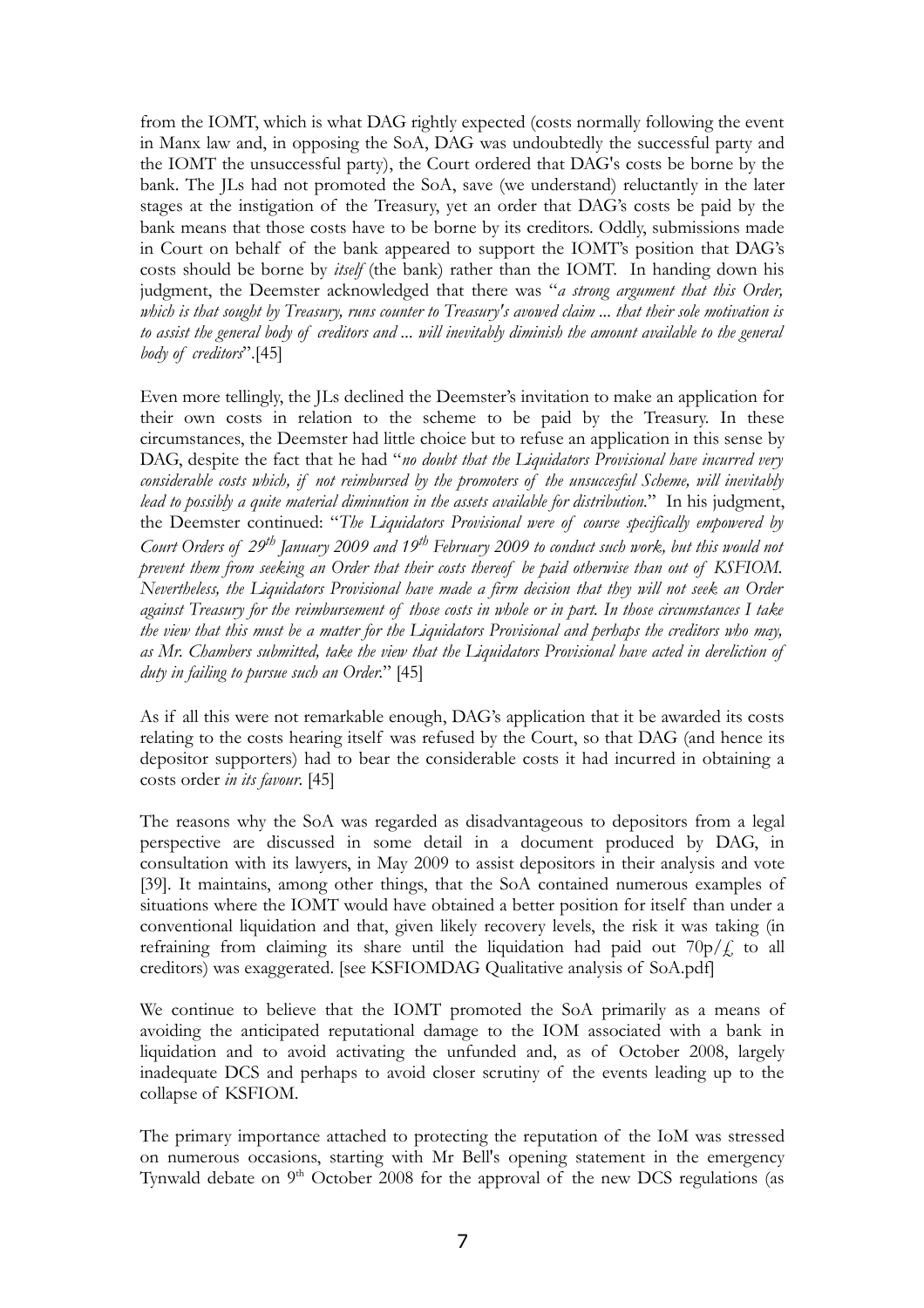KSFIOM and the Financial Supervision Commission (**FSC**) jointly petitioned the Court for a winding-up of the bank): "*we have been following developments very closely and assessing how* best to respond for the good of the Island, its people, its reputation as a premier small international *finance centre, and its banking and other businesses and the people who work for them.*" The IOM's customers seem strangely missing from this list, which we see as the first of many signs that Mr Bell is in fact more concerned with the island's reputation than with the protection of the luckless depositors who place their funds there. It has been reported that, at the February court hearing, the Attorney General expressed his belief that a divergence from the well-trodden path of liquidation was justified in this case "*particularly as there are other clear reputation issues for the Island involved*".[28]

We also firmly believe that this process caused retail creditors nothing but unwarranted delay in the distribution of funds to creditors and created additional anxiety, hardship and stress at a time when they had enough to consider following the collapse of the bank with their life's savings in it, and that there was no consideration paid by any of the authorities to the interests of the customers that had relied on the IOM authorities' regulation and governance of KSFIOM. The misconceived terms of the SoA and the time taken to seek to implement it are further evidence of this neglect.

## **3. The Depositors' Compensation Scheme**

On 9<sup>th</sup> October 2008, the day KSFIOM collapsed, an emergency sitting of Tynwald unanimously approved new DCS regulations, hastily drafted to replace those in place and unchanged since the first DCS was set up, equally hastily, in the wake of the collapse of another bank, BCCI, in 1991, at which time it took ten years to pay out the full compensation it guaranteed to depositors. While the new regulations included some significant improvements for which the depositors of KSFIOM have cause to be thankful (notably a belated increase in the maximum guaranteed compensation from 75% of  $\mu$ 20,000 to 100% of  $\mu$ 50,000 for individual retail depositors), it remained far inferior to depositor compensation schemes in place elsewhere, notably in the UK.

Specifically, the DCS remained unfunded, with levies to be collected from participating banks only after a bank default and then to a limited amount per participating bank per year, although the possibility, not previously included, for the DCS Scheme Manager to raise additional funds by borrowing was added. Depending on the amount of any such loan, it could still therefore take many years to pay out, leaving the severe criticisms levelled against the old scheme by the FSC in April 2008 largely unanswered. At a meeting on 24th April 2008, the FSC Board had noted: "*The Isle of Man has no central bank. The Government has no power to lend to banks and cannot offer emergency liquidity facilities to the banking sector. The Depositors' Compensation Scheme, currently under review, could only provide* limited protection over a protracted period."[5] On 29<sup>th</sup> April 2008, at a meeting with the directors of KSFIOM to discuss FSC concerns over the situation in Iceland, the FSC CEO confirmed: "*The IOM Depositors' Compensation Scheme is a serious IOM political problem. In a worst case scenario, it would take years to pay the compensation due to depositors."* [6] (see Appendix 1 for a more complete review of the background of the DCS prior to 9th October 2008)

On 24<sup>th</sup> October 2008, Tynwald approved an amended and further improved version of the DCS, extending the eligibility criteria to classes not previously covered and providing, for the first time, the possibility of Treasury funding of up to  $f$ 150m in respect of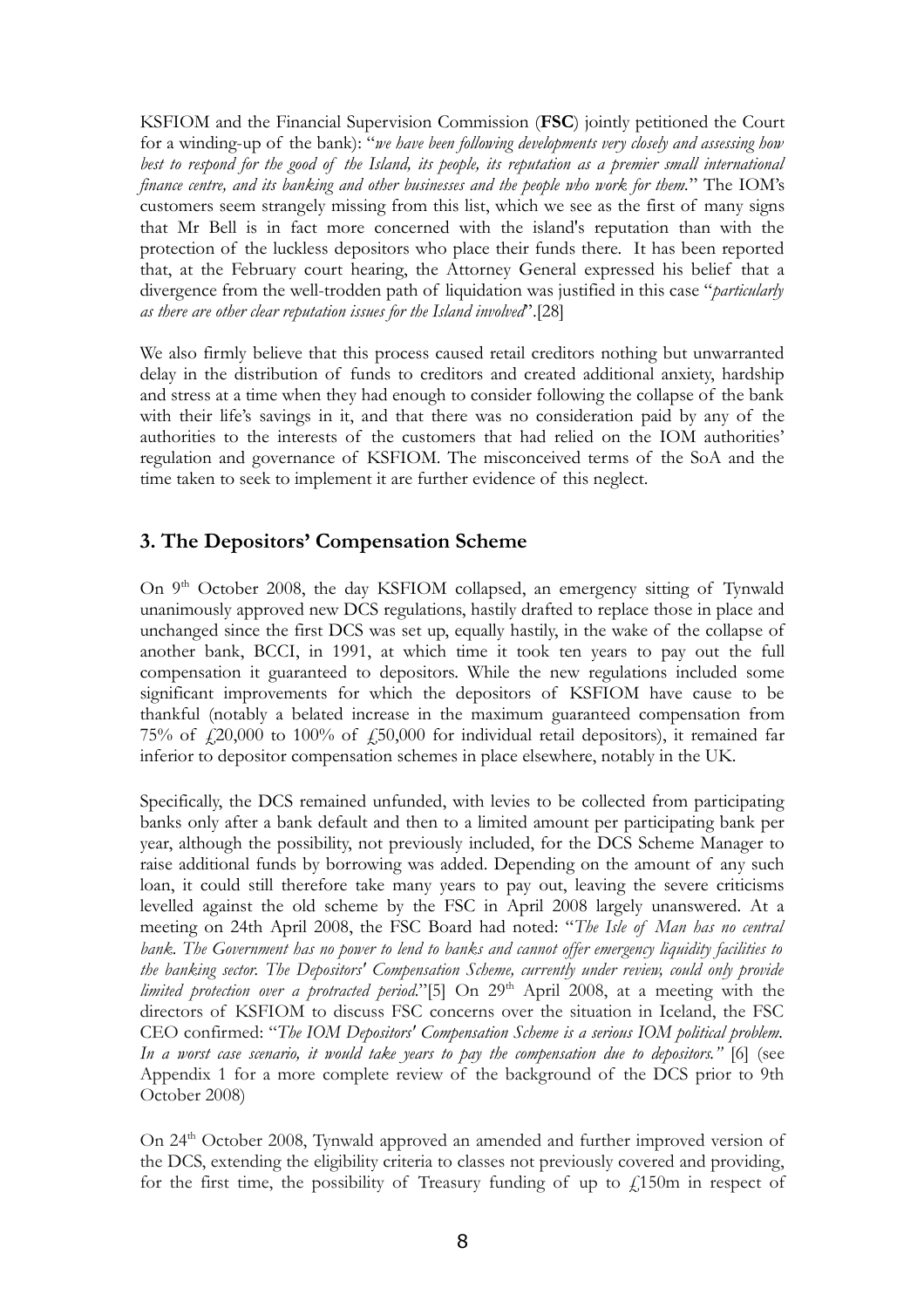defaults in any one financial year in order "*to share the burden with the banks*". Mr Bell pointed out that the whole foundation of the island's financial sector was at stake (again, the principal reason evoked was not the better protection of depositors). Nevertheless, the DCS remained – and remains- unfunded in advance of any default.

It is our belief that this basic deficiency in the DCS as formulated was one of the driving forces behind the desire of the IOMG to find any way to avoid triggering it, either at all or at least for as long as possible, in order to allow time to patch up its short-comings and thus avoid the shame and disastrous public image which would result if it failed to deliver (as would surely have been the case had it been triggered immediately). Indeed, the inadequacy of the DCS was cited more than once in Court by the IOMT and its counsel as an argument for supporting the SoA. We have seen no evidence that there was ever any real intention of achieving a better monetary outcome for depositors by means of a SoA. In the following months, it was frequently stated, in support of the SoA, that the SoA would "*assure DCS equivalent payments*", or again that it would ensure that depositors with entitlement under the DCS would receive "*no less than that to which they would be entitled under the DCS*". Such assurances were obviously a minimum requirement for any alternative to liquidation and the DCS to be even considered, but it soon became clear that there would be nothing more to be gained and a possible price to pay in other respects (see Section 2).

In the event, by the time the DCS was eventually activated following liquidation on  $27<sup>th</sup>$ May 2009, Treasury funding of up to  $\frac{150m}{150m}$  (finally  $\frac{173m}{150m}$  as direct funding for DCS compensation of KSFIOM depositors) had been agreed by Tynwald and steps taken to provide for an interest-free government loan (£120m agreed by Tynwald on 17<sup>th</sup> July 2009), to be recovered over time from the bank levies and liquidation dividends. This government funding package of  $f$ 193m in total enabled the DCS to pay out to all DCS claimants their full entitlement as up-front payments (to be recovered in large part over time from the liquidation) in a single payment in October 2009 – much sooner in fact that would have been guaranteed by the two payments planned under the SoA (the second being one year after the start of operation of the Scheme).

Once triggered, seemingly overwhelmed by the large (but surely predictable) number of over 6000 claims, it took a further 4 months before the first DCS payments were received by depositors, a month or more after the first distribution by the Liquidators of KSFIOM. Since then however, it is our view that the DCS has operated reasonably efficiently and we have few complaints, other than related to a lack of clarity over the assignment of depositors' rights to the DCS.

While it was understood that complete assignment was necessary in order to ensure the DCS could subsequently recover all the monies due to it, partially protected depositors were assured at the outset that if and when the DCS had recovered from the liquidation the full amount of the compensation payment paid to them, their rights could be reassigned to them. This has proved not to be possible to date, as the Liquidators now insist that, under the IOM insolvency legislation, each and every such reassignment request has to be approved by the Court, at the expense of the individual depositor concerned. While this issue is not of great practical significance at present (liquidation payments due to DCS claimants are forwarded to them by DCS with a delay of around two weeks), it may become important if and when the dividend ever reaches 100%, at which point interest may become payable in the liquidation (but would not it seems be claimable under the DCS).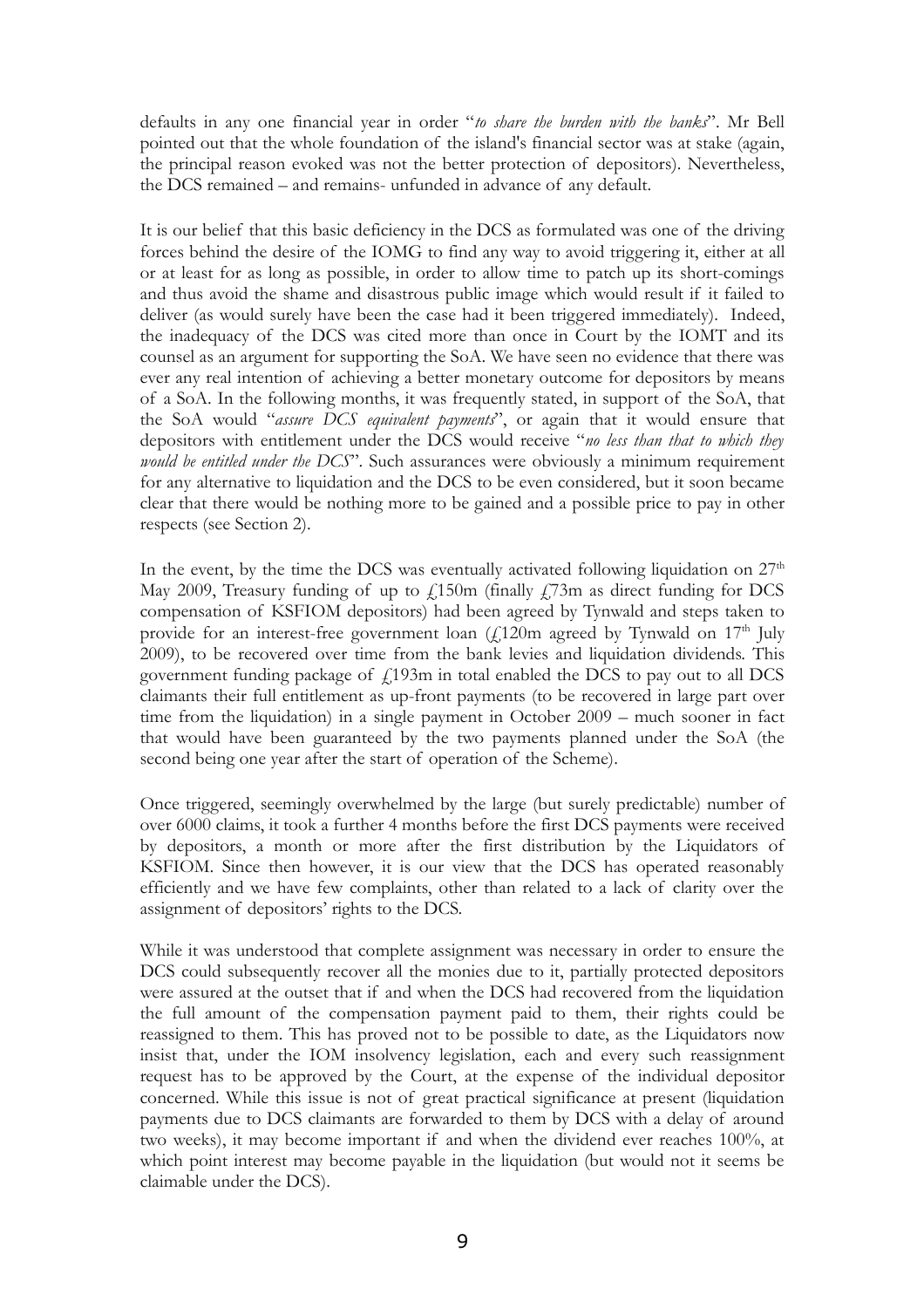The DCS would appear to have been – and to continue to be - missold to potential customers. Few are aware that it is fundamentally not of the same nature as the UK compensation scheme, being unfunded prior to a bank default. Counsel for the IOMT has reportedly admitted that, as formulated, it was (and therefore still is) inadequate in practice [28, 33]. We believe that this inadequacy played a significant role in the huge delay of roughly 12 months after the collapse of the bank before full compensation was finally received by those it claimed to protect.

### **4. Communication with depositors by the IOM authorities**

Communication with creditors throughout has been generally poor and often nonexistent, particularly in the early days.

On 8<sup>th</sup> or 9<sup>th</sup> October 2008, an impersonal press announcement was posted on the bank's website with the stark information that "*in order to protect the interests of depositors*" KSFIOM and the FSC had resolved to issue a joint petition for the appointment of a liquidator provisionally and that the FSC had suspended KSFIOM's banking licence with immediate effect. This same announcement, still present on the home page, concluded by saying that the Scheme Manager of the DCS would be meeting "*as soon as appropriate*" to consider the activation of the Scheme, after which depositors would be contacted and invited to make a claim. Subsequently, on 13<sup>th</sup> October 2008, the first information to customers, headed "*What has happened?*" was posted on the site by Mike Simpson as Liquidator Provisionally (**LP**). Three further updates were posted in October, but gave mostly soothing words and little hard information.

The first letter effectively 'informing' all depositors that their bank had collapsed was sent by Mike Simpson on 6th November 2008 and began "*As you may be aware I was* appointed as Liquidator Provisionally of the company at the High Court of Justice of the Isle of Man *on 9 October 2008. Prior to my appointment the Isle of Man Financial Supervision Commission suspended the company's banking licence.*" Thanks to the power of the Internet, many depositors were indeed aware that their bank had collapsed and were receiving immense support through the website set up by a handful of depositors in the days immediately following the collapse, from which the Depositors' Action Group sprang. But one can wonder how many depositors, not users of the Internet and/or not having had recent need to contact the bank, were not so aware, and may have discovered their plight only through this letter, one month after the collapse. **No letter was ever sent to depositors by the Directors of the bank and no words of sympathy were forthcoming**. Depositors had to wait until 16th December 2008 to receive, from the LP, final statements of their accounts as at 9th October 2008. Apart from the documents and voting papers for the SoA (not received by all depositors – see below) and, later, those for the election of the Committee of Inspection, the only other official communication to depositors (excluding via the website) was the Official Receivers & Joint LP Report on the bank period from 9th Oct 2008, sent on 17th July 2009.

During the first worrying weeks, while the LP understandably got on with his basic job, anxious depositors desperate for information and any signs of support from the IOM authorities, were left waiting every evening for reports from an expat depositor who had installed himself on the island. **No-one in authority stepped forward and took responsibility or was accountable.**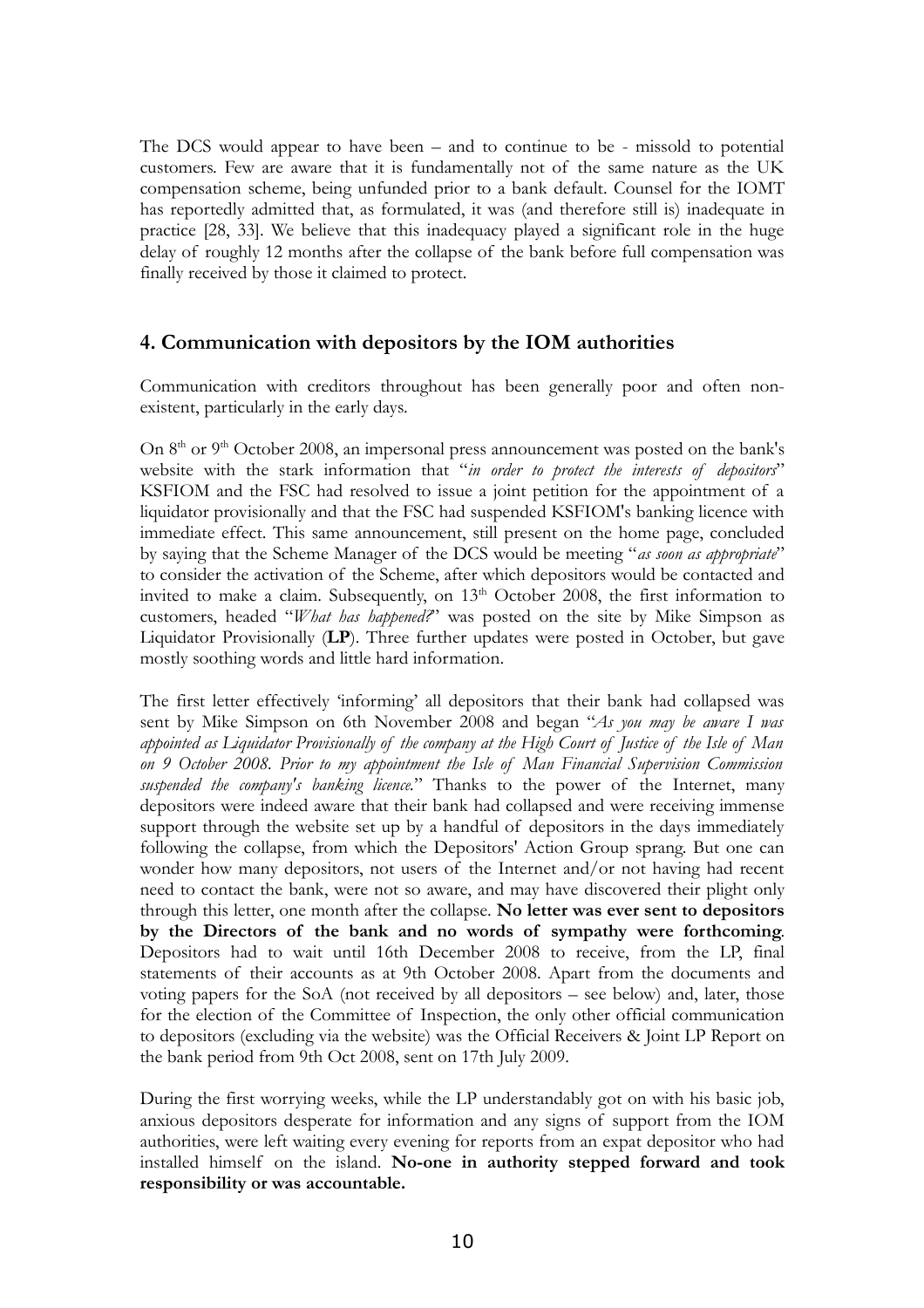The attempts initiated by John Spellman in December 2008 to involve members of DAG productively in discussions re possible alternatives to liquidation foundered at an early stage through the with-holding or at best the late communication of the sort of detailed information needed to allow serious analysis (see Section 2 and Appendix 3).

On 23rd February 2009, following the latest adjournment of the winding-up petition, the Court accorded extended powers to the JLs to allow them to act in conjunction with the Treasury to "*consider, prepare and promote (including in consultation with creditors) a scheme of arrangement...*" and "*to nominate an informal creditors' committee ... to assist [them] ...*".[29] It is not clear whether this was intended as a directive from the Court or simply a possibility. Whatever the case, and to the best of our knowledge, no such consultative committee was ever formed.

It was at the instigation of DAG that more informative communications with the JLs were opened via a weekly telephone call system, allowing depositors' questions to be collected together and submitted for answer where possible. DAG also pushed for, and eventually obtained, more frequent and informative updates on the KSFIOM website.

The package of SoA documents represented a poor presentation of highly complex arrangements and was likely to be largely unintelligible to the average (or even above average) layperson. The final version was produced only shortly before the creditors' meeting on 19<sup>th</sup> May 2009 and the whole package was sent by post as late as 27<sup>th</sup> April, with proxy votes to be received in Douglas (by post, fax or email) by 15<sup>th</sup> May. The formal Scheme regulations ran to 53 pages and the accompanying Explanatory Statement, including voting forms and instructions, to a massive 71 pages. Creditors were urged to read the documents in full and to take time to consider them. Given the size and complexity of the documents, the time allowed was almost impossibly short – just over two weeks at most, and less for many overseas residents with normal postal delay times from the UK of up to a week. It is difficult to imagine how anyone with no prior knowledge of the Scheme being developed and who had not followed the discussions on the DAG websites or received DAG's (necessarily) last minute advice and analysis based on consultation with its lawyers could come to an informed decision in such a short time and many must have simply followed the recommendation of the JLs who, despite their apparently rather weak support for the Scheme, concluded: *" On balance and based upon the information available to them, the Provisional Liquidators therefore recommend that creditors vote in favour of the Scheme*."[37]

There was worse to come! For reasons never fully elucidated, but almost certainly due to mismanagement by the mailing firm used by PWC, many depositors outside the UK and IOM never received these documents at all, while others received them only with considerable delay – in some cases after the 15th May deadline for receipt of proxy votes. While many were able to assess the Scheme and vote by down-loading the documents from the website (not without difficulty for depositors, some in far-flung outposts, with limited computer and Internet facilities), it remains unknown how many others – lacking the benefit of Internet access - were simply unaware that a vote was taking place at all. Unbelievably, complaints lodged with PWC were dismissed by both the JLs and the Court on the grounds that those complaining had been able to vote by downloading from the Internet. Obviously those without Internet didn't even know there was a vote and were therefore hardly in a position to complain! We believe that PWC neglected their duty by failing to follow up with the mailing company the reason for the late or non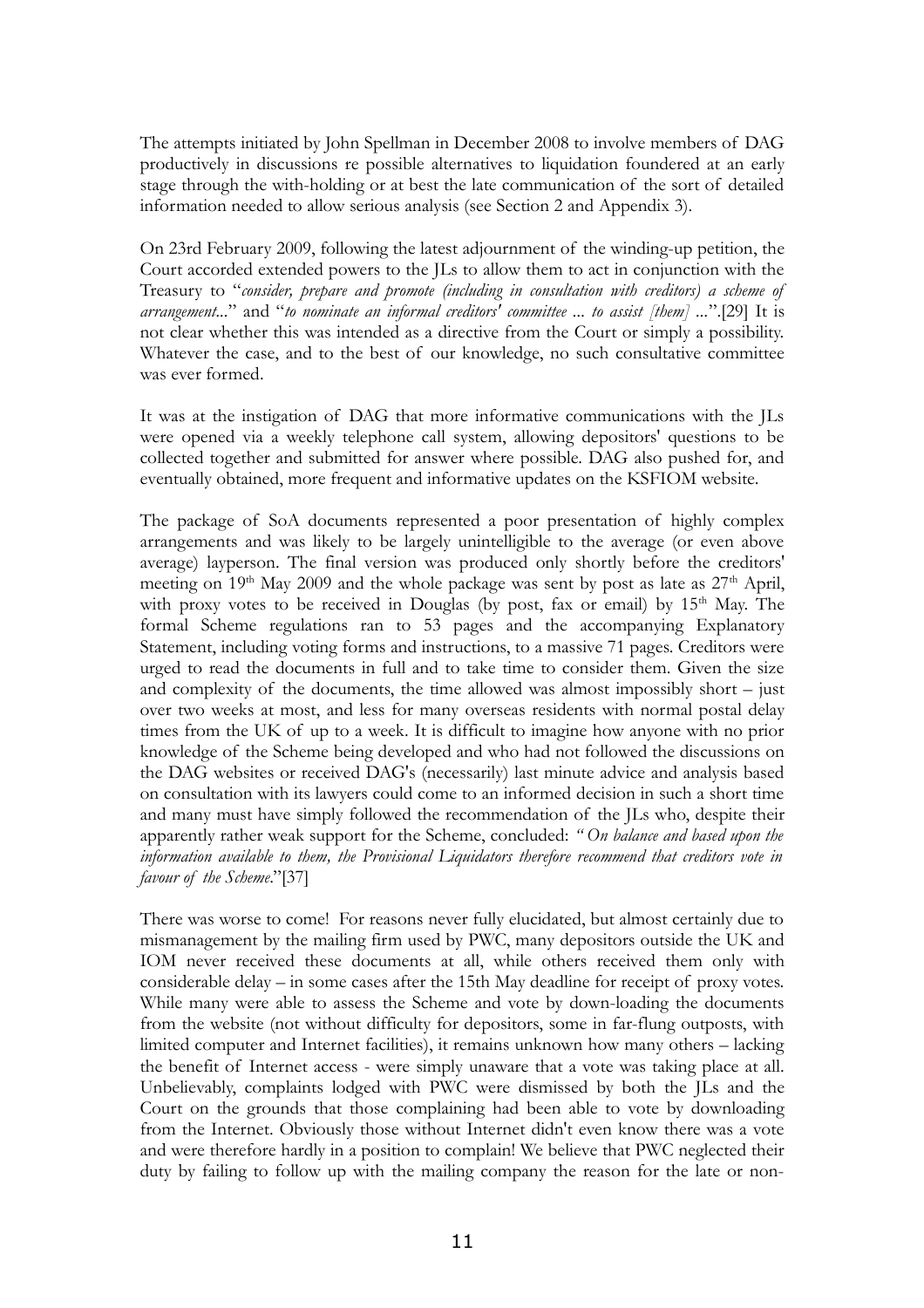delivery of so many of the packages to a whole range of overseas countries, including France, Spain, Australia, USA, Canada, Japan, Thailand and S. Africa (we are aware of at least 131 members of DAG living abroad who had received nothing by 15th May; 50 of these were in France, where there was definitely no postal disruption at that time). Not surprisingly, attempts to do this by DAG were thwarted because they were not the clients.

### **5. Efforts made to ensure 100% return of depositors' funds**

Depositors in KSFIOM are the only retail creditors in the Kaupthing Group in Europe who have not have been fully recompensed through the actions of the governments where the group operated. In all European countries with the notable exceptions of the IOM and Guernsey, government stepped in promptly to rescue its hapless savers caught up in the wake of the global financial crisis. The responsibility of the IOM towards its depositors was clearly recognised by Chief Minister Tony Brown when he said, at the UK Treasury Committee inquiry in February 2009: "*The Isle of Man takes the stance that we are responsible for our affairs*".[20] We firmly believe it is high time that the IOM faced up fully to that responsibility.

It is our understanding, from confidential sources which we believe to be reliable, that in late November 2008 serious consideration was given to an IOMT plan to assure a 100% pay-out to depositors in collaboration with the banks on the island, most of whom, we are informed, expressed their support. However, for reasons which remain obscure, this plan never came to fruition. Instead the Treasury appointed AlixPartners to produce a scheme which would avoid liquidation and the triggering of the DCS.

It is our further understanding that consideration was initially given to borrowing by the IOMG in order to pay depositors in full, but that this was also rejected - it would appear by AlixPartners. It has been suggested to us that, having been appointed on a time cost basis, AlixPartners may have been reluctant to support an arrangement that would have put an early end to their lucrative contract.

In June 2009, the UK Treasury Committee Report on the Banking Crisis included recommendations that the UK and IOM Governments work together to resolve the KSFIOM issue.[44] To date nothing appears to have happened.

KSFIOMDAG continues to call on the IOM authorities to seek and implement an arrangement which restitutes KSFIOM's retail creditors' funds to them in the shortest possible time. Given the high eventual recovery now predicted from the assets of the bank, the amount needed for the IOM Treasury to bridge the gap is relatively small and most of the money needed to stand in our shoes now would be recovered over the next few years through the liquidation. Depositors, unlike governments, have finite lives. Many are elderly and may not live to see even the currently predicted 90% or so of their funds returned; funds which they need now and not in 5-7 years time. The reputation of the IOM has undoubtedly suffered through its insensitive handling to date of the KSFIOM affair. We believe that such a gesture, late as it would be, would not only bring to an end the continuing suffering of the retail creditors whose lives were shattered but would also go a long way towards restoring lost confidence in the Island as a world-class financial centre.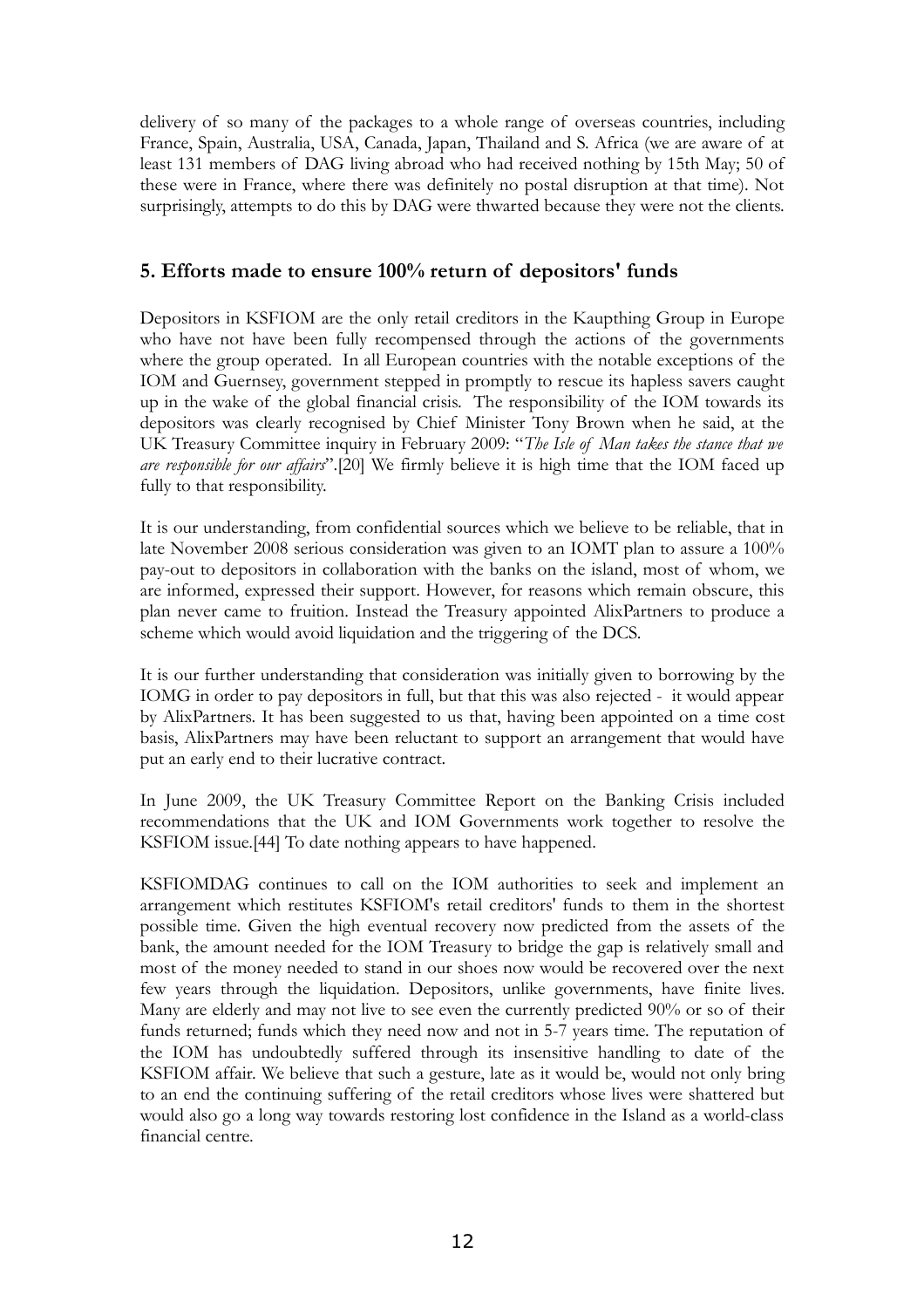# **Appendix 1: Background relating to depositor protection in the IOM prior to 9th October 2008**

The IOM Depositors Compensation Scheme (DCS) was established in 1991 in the wake of the collapse of BCCI and remained basically unchanged until 2008. During these 17 years, neither the level of compensation (a maximum of  $75\%$  of  $\text{\textsterling}20,000$  per depositor) nor the maximum levies collectable from the participating banks in case of a default, were increased to keep pace with inflation or the changing global financial situation. The Scheme was unfunded; a fund was to be created as the need arose following a bank default through levies on the participating banks of up to fixed maximum amounts per bank per year. It could therefore take several years to collect sufficient funds to make the guaranteed compensation payments to creditors of a failed bank. There was no defined time limit for compensation payments and no possibility of either government funding or borrowing by the DCS Scheme Manager to speed up payments. The Scheme was largely untested; prior to the collapse of KSFIOM in October 2008, it had never been called upon since the collapse of BCCI in 1991 (for which it was hastily set up) - when it took almost 10 years to pay out.[2]

In October 2007, following widespread international disruption in financial markets and an increase in the UK's compensation limit to  $\text{\textsterling}35,000$ , a review of the IOM DCS was called for in Tynwald. In January 2008, the Financial Supervision Commission (FSC), charged by the Treasury to carry out a "*review of the DCS and other methods of depositor protection*", met with the Isle of Man Bankers Association (**IoMBA**) and collected data from IOM banking licenceholders.

On 6<sup>th</sup> March 2008, the FSC issued a Consultation Document seeking the views of all banking licenceholders and other interested parties on three options for change identified after discussion with the IoMBA: (a) to remove the DCS altogether (option regarded by the FSC as "*untenable for reputational reasons*"), (b) to keep the DCS unchanged or (c) to revise the current DCS. In case of option (c), the highest maximum compensation proposed (among several options) was  $\frac{1}{25,000}$  (75% of  $\frac{1}{2,33,000}$ ).[3] In the first of two responses to the Consultation Document, the Positive Action Group (**PAG**) commented "The FSC primary role in the DCS must be to ensure good protection for all Depositors. It is not to *find a solution that protects Banks / Government from increased cost / contributions. The FSC Consultation paper does not come over as taking public protection as its overriding objective in reviewing the status quo.*" [4]

On 24<sup>th</sup> April 2008, in relation to their growing concerns over Icelandic risk, the FSC Board noted that "*The Isle of Man has no central bank. The Government has no power to lend to banks and cannot offer emergency liquidity facilities to the banking sector. The Depositors' Compensation Scheme, currently under review, could only provide limited protection over a protracted* period."[5] On 29<sup>th</sup> April 2008, at a meeting with the directors of KSFIOM to discuss the FSC concerns, the FSC CEO confirmed: "*The IOM Depositors' Compensation Scheme is a* serious IOM political problem. In a worst case scenario, it would take years to pay the compensation due *to depositors."* [6]

On 25<sup>th</sup> June 2008, despite the concerns expressed by the FSC, Treasury Minister Allan Bell informed Members of Tynwald that, having received and considered an initial report from the FSC, he had concluded that "*the most appropriate position at this time was to defer a decision on any change to the existing Scheme, but to keep the matter under constant review*". [7]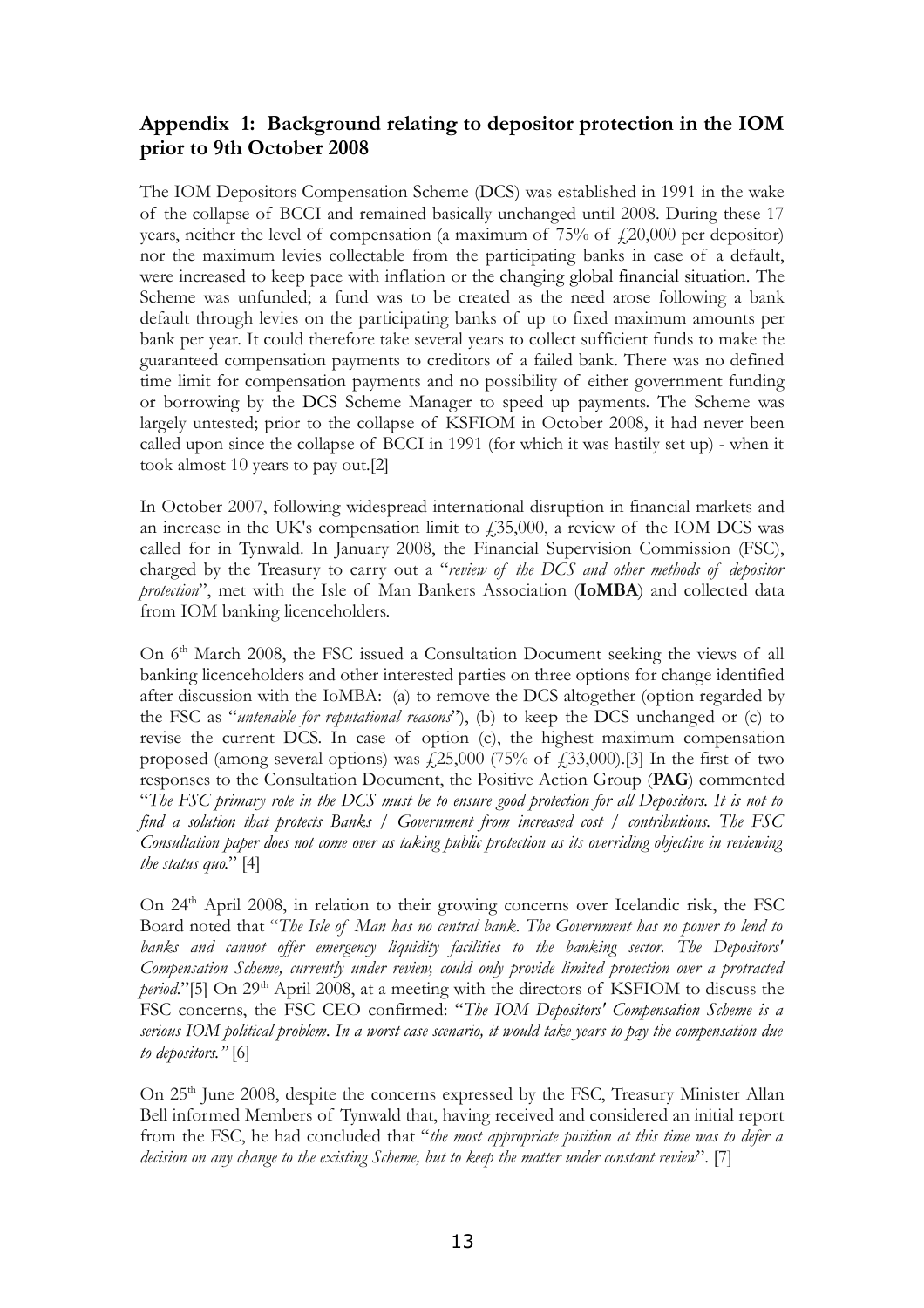Following this decision, PAG chairman Roger Tomlinson commented:

"*The announcement by Treasury is a non decision. Minister Bell promises to keep the matter under* constant review. That will be of no comfort to any Island savers if in the meantime there was a collapse *of their licence holder.*

*The consultation exercise conducted by the FSC, failed to take into account the concerns of ordinary depositors. It was directed at the financial institutions taking deposits over a very short period. Consequently of the 19 responses 17 were from these deposit-takers. It is hardly surprising that most of them opted to retain the current scheme.*

Inevitably the outcome of the exercise was skewed in favour of the licence holders, not savers. We felt *that the PAG submissions represented the interests of the customer and also ultimately safeguarded the reputation of the Isle of Man as a responsible financial jurisdiction.*

*We sincerely hope that Treasury will immediately reconsider their decision.*" [8]

It appears that PAG's hopes went unanswered. Questioned by the Manx Herald as late as 2nd October 2008, Allan Bell confirmed that *"the position of the DCS is under regular review,* but to date no formal proposed amendment to the existing DCS has been made, given the fact that final *decisions had not been taken in other relevant countries in relation to their schemes ..."* and that they would *"continue to monitor developments, including whatever proposals emerge in relation to the further coverage of deposits in relevant jurisdictions."* [9]

Just five days later, on 7<sup>th</sup> October 2008, the IOMT issued a press release concerning "*proposed arrangements to revise the DCS*". After giving assurances that "*The Island's many strengths as a jurisdiction make it well placed to weather the current financial storm*", Mr Bell announced that the IOM's maximum deposit protection would be increased to 100% of £50,000 for both local and international individual depositors. He explained that he was "aware that people both on and off the Island are looking to me for leadership and clarity..." and that he would be seeking Tynwald approval at the October Tynwald (programmed for 21<sup>st</sup> October). It was made clear that the new arrangements had not yet been agreed with the banks when he added that consultation with them would continue "*in the period up to the October Tynwald* ".[10]

However, as KSFIOM teetered on the brink, an emergency sitting of Tynwald was called for the 9<sup>th</sup> October 2008 to seek approval of the proposed new DCS regulations with immediate effect. Late on the  $8<sup>th</sup>$ , the news broke that KSFIOM had applied to the Court for a winding-up order and Tynwald Members were well aware that the Court was in session as Tynwald met on the morning of 9<sup>th</sup> October. Many Members reported having received anxious late-night calls from panicking constituents. Introducing the debate, Mr Bell emphasised that "*we have been following developments very closely and assessing how best to respond for the good of the Island, its people, its reputation as a premier small international finance centre, and its banking and other businesses and the people who work for them.*" The Compensation of Depositors Regulations 2008 (SD No 826/08) were unanimously approved. The maximum compensation was thereby increased to  $(100\% \text{ of})$   $f_{15}^{50,000}$  per eligible depositor. The maximum levies to be required from the banks in case of a default were correspondingly increased (without prior agreement of the banks). There was however, at this stage, no fundamental change in the funding mechanism other than to allow the Scheme manager to raise additional funds by borrowing; there was still no standing fund and no provision for Treasury funding (this was added only in an amendment on 23rd October 2008).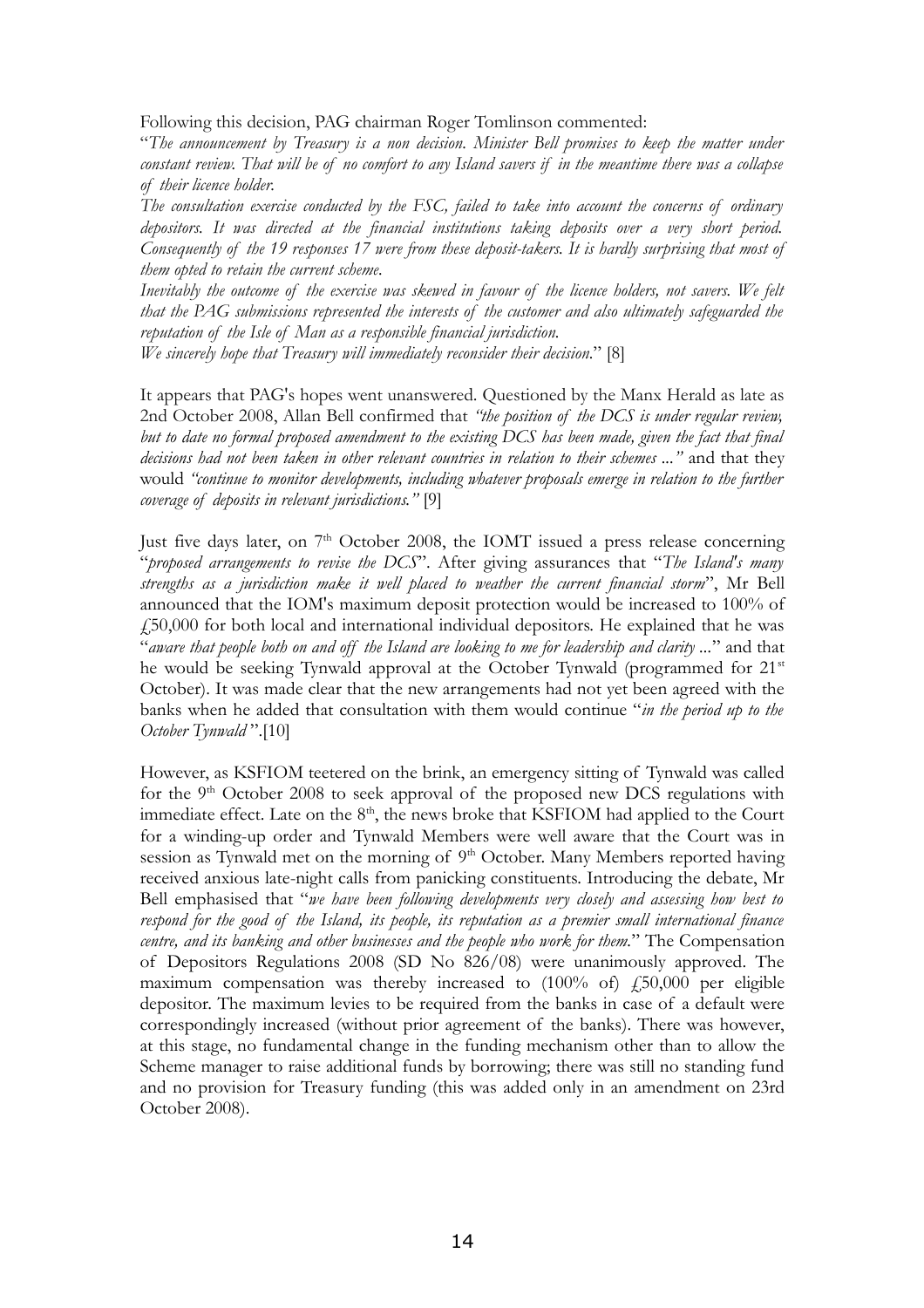# **Appendix 2: Key events following 8 th October 2008**

**8/9 Oct 2008.** At 21.43 on 8th October 2008, the KSFIOM Board resolves that KSFIOM is unable to pay its debts and should apply for a winding up order. On  $9<sup>th</sup>$ October 2008, a joint petition for winding-up is presented to the Court by KSFIOM and the FSC. Michael Simpson of PwC is appointed Liquidator Provisionally. Hearing adjourned until 24<sup>th</sup> October.

**9 Oct 2008. New DCS Regulations are hastily approved** with immediate effect at an emergency meeting of Tynwald. Maximum compensation for individual depositors increased from  $\frac{15,000}{75\%}$  of  $\frac{120,000}{9}$  per individual to  $\left(\frac{100\%}{90}, \frac{150,000}{150}\right)$ . (See Appendix 1 for more details.)

**23 Oct 2008. Tynwald approves an amended version of the DCS**. Compensation up to a maximum of  $f(20,000)$  for charities and other classes not previously eligible and a provision for Treasury funding of up to  $\ell$ 150m are included. Mr Bell points out that the whole foundation of the island's finance sector is at stake. He also points out that the bank (KSFIOM) has not yet failed and that representations to delay its winding up are to be made in Court the following day. [11]

**24 Oct 2008. First Court hearing for petition to wind up KSFIOM**. Requesting a delay to allow time for attempts to save the bank, the IOM Treasury (IOMT) says it expects the Icelandic government to honour the parental guarantee and that the UK has agreed to represent the interests of the IOM in negotiations. Stephen Harding, acting for the IOMT, refers to "*high level meetings*" taking place in London that day between the UK Treasury, the FSA, IOM Chief financial officer Mark Shimmin and FSC CEO John Aspden. Hearing adjourned to 27th Nov. [12]

**27 Nov 2008. Second Court hearing for petition to wind up KSFIOM.** Treasury requests a 60-day adjournment. Despite the absence of positive results from the "high level talks", and denial from UK that KSFIOM funds were ring-fenced, IOMT has not given up on them; FSC now prepared to allow time to explore possible alternatives to liquidation. **AlixPartners has been appointed by IOMT** to explore possibilities of restructuring with a view to achieving "*more for depositors than [through liquidation and DCS]*". **Treasury lawyers admit that preventing reputational damage to IOM is a consideration behind the decision to try to avoid liquidation**. Treasury requests a 60-day adjournment for AlixPartners to "*develop a plan that will meet with approval .*..". KSFIOMDAG requests a much shorter adjournment of 14 days. Hearing adjourned until 29th Jan 2009. [13]

**11 Jan 2009. A delegation from IOM government (IOMG) goes to Iceland** to meet the Kaupthing Resolution Committee and concludes there is "*no realistic prospect in the short-term that funds can be recovered from it under its parental guarantee.*" [14]

**15 Jan 2009.** David Lovett, of AlixPartners, states in an affidavit that they have advised the IOMT that a Scheme of Arrangement (SoA) "*could be formulated and proposed to the creditors of KSFIOM*" and that such a proposal is "*now under construction*". The stated aims of such a scheme would be to "*(i) assure DCS equivalent payments, (ii) provide a streamlined claims process, and (iii) accelerate payments to creditors in a scheduled and structured fashion.*" [15]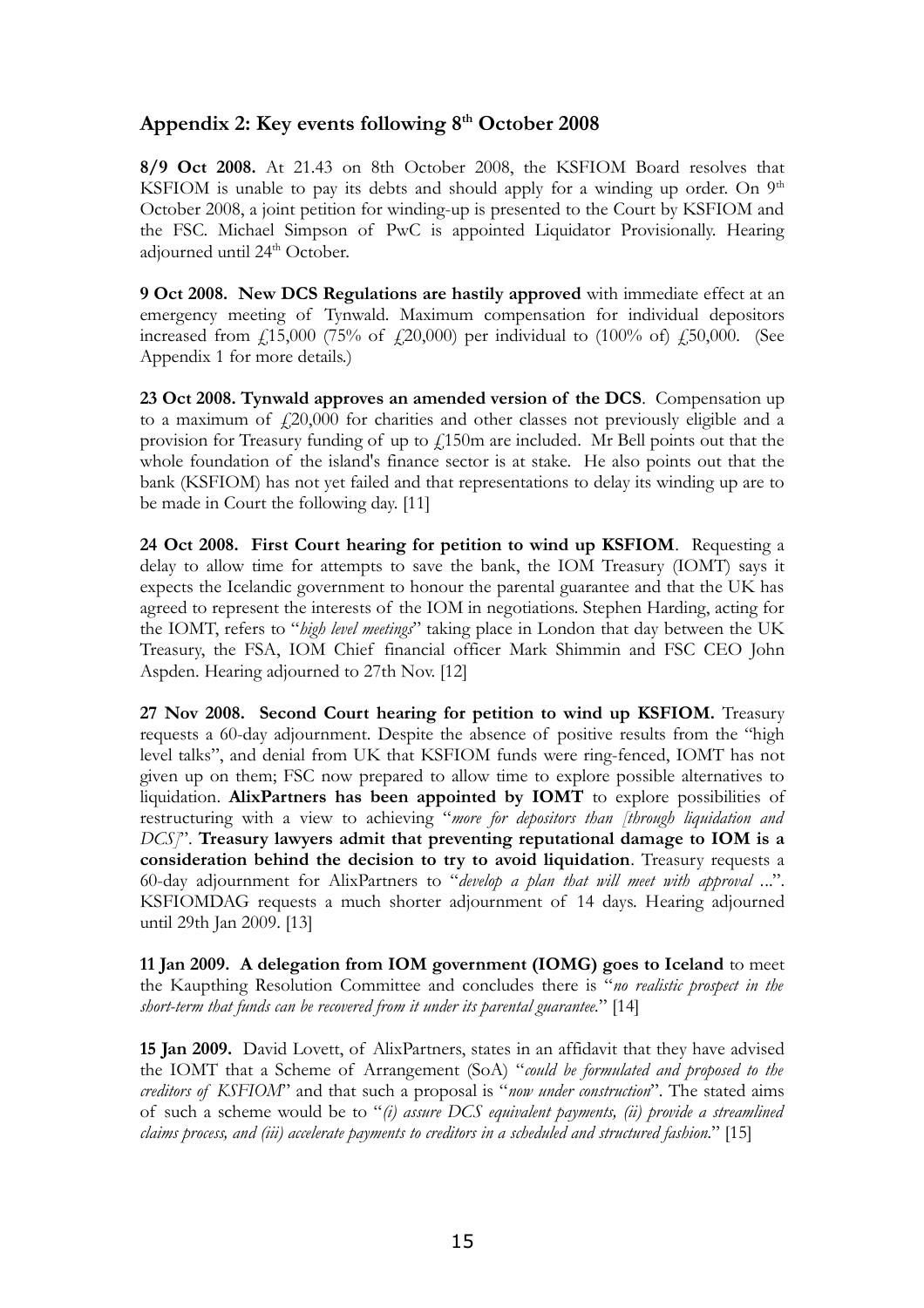**17 Jan 2009: DAG issues a Press Release** which states, among other things: "*Despite goodwill, effort and confidentiality by those representing the KSFIOM Depositors Action Group, they* have yet to see anything to convince them that the suggestion of an alternative to liquidation is little more *than an attempt to prevent the Depositors Compensation Scheme (DCS) being triggered. The activation of the DCS would not only cost the IOM Government and local banks dearly but would expose the scheme for what it is; namely an inadequate and outdated guise of protection that contains so many provisos and matters open to legal interpretation that the Government is refusing to explain clearly how it would work if it were to be put into action.*" [16]

**20 Jan 2009: Tynwald approves first Early Payment Scheme (EPS1)** to provide a maximum payment of  $f1000$  to eligible KSFIOM depositors.  $f11m$  made available from Reserve Fund to meet claims and administration.

**29 Jan 2009. Third Court Hearing for petition to wind up KSFIOM**. David Lovett of AlixPartners outlines details of a "*Potential Scheme of Arrangement*" which would ensure that depositors with entitlement under the DCS would receive "*no less than that to which they would be entitled under the DCS*". It is anticipated that depositors can expect "*the same final recovery under either the liquidation/DCS or the proposed [SoA]*", but that there would be "*various advantages*" to the benefit of depositors under the SoA. These potential advantages appear to be in terms of (i) possibly accelerated payments and (ii) a small financial advantage in the event that the overall dividend to creditors was less than 60p/ £. Treasury requests a further 60-day adjournment. Concerned by the stress and anxiety increasingly expressed by depositors as this matter drags on and by unresolved questions over possible effects on depositors' rights of legal redress under a SoA as opposed to a liquidation, DAG requests a much shorter adjournment, with further clarification on this and other issues to be provided sufficiently in advance to allow proper analysis. The Court accedes to DAG's request. Hearing adjourned until 19<sup>th</sup> February, with affidavits to be filed by Treasury by 12<sup>th</sup> February. [17-19]

**03 Feb 2009. UK Treasury Committee evidence session.** In response to questions from Michael Fallon MP, IOM Chief Minister Tony Brown states firmly that the IOM has its own compensation scheme, accepts its responsibilities and is endeavouring to rectify the situation. He further asserts: "*I do not think the UK Government is responsible for the financial affairs of the IOM*". He denies a suggestion that KSFIOM has not been put into liquidation because of concerns about the IOM's ability to resource the DCS, adding that the IOM government has made  $\ell$ 150m available and the banks  $\ell$ 200m and that he is satisfied that they have the resources to cover an estimated net cost of around  $f_1$ 50m. There is no suggestion of a possible 100% rescue plan for depositors. [20]

**05 Feb 2009. Second Early Payment Scheme (EPS2) to be approved by Tynwald**. Provides for a second 'early payment' to 'defined account holders', subject to a maximum aggregate payment under EPS1 and EPS2 of  $\text{\textsterling}10,000$ . Claims to be made by 31<sup>st</sup> March. [21]

**19 Feb 2009. Fourth IOM Court Hearing for petition to wind up KSFIOM.** Treasury seeks a further adjournment. In an affidavit dated 12th Feb 2009, Mr Bell expressed his belief that the SoA "*would offer clear and tangible benefits to all types of creditors of KSFIOM*". In contrast to the previously described 'advantages' of the SoA, it is now put forward that the great advantage of the SoA to depositors owed  $\angle$  50k (or less, presumably) is that they are guaranteed – by Treasury - to get that amount, now apparently uncertain under the DCS. The alleged deficiencies of the DCS seem now to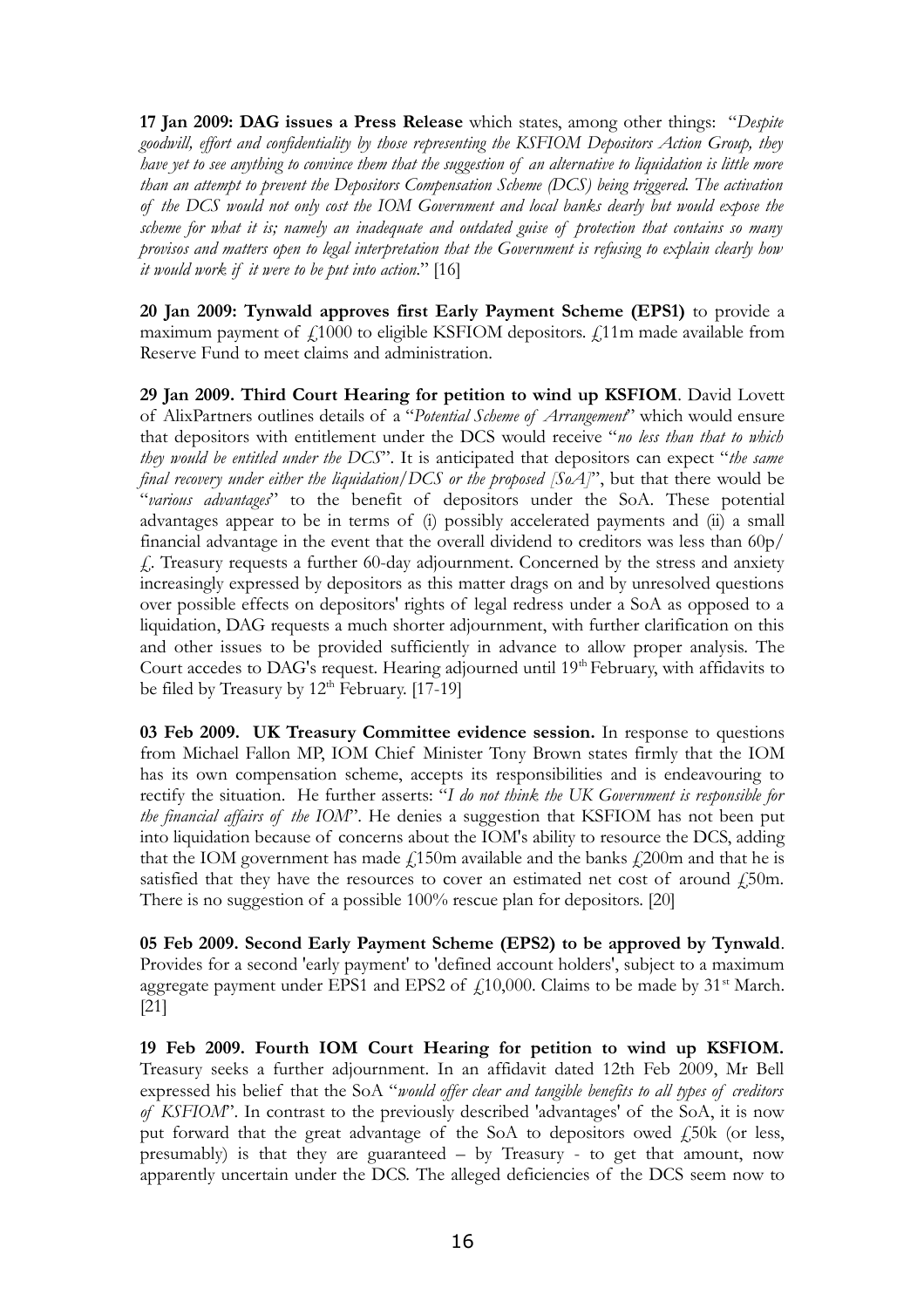have become the main argument in favour of the SoA. The Attorney General believes a divergence from the well-trodden path of liquidation is justified in this case "*particularly as there are clear reputation issues for the Island involved*". Treasury requests a further adjournment sufficient for the proposed Scheme to be put to creditors. DAG opposes any further adjournment on the grounds that, despite the time already allowed to develop a comprehensive plan, the proposals remain sketchy and incomplete, with no financial benefit over liquidation, and that their previously expressed concerns have not been satisfactorily addressed. DAG maintains that the Scheme promoters have failed to make out a case that their proposals present any significant advantage to creditors, while potentially compromising their rights. An independent group of higher-value depositors is also highly critical of the proposals presented, which they regard as "*deeply flawed*" and, while not ruling out possible future acceptance of a much-improved SoA, express a strong preference for liquidation rather than implementation of the current SoA. After much deliberation, and despite serious reservations, the Deputy Deemster rules that "*the Scheme should be allowed to develop further*". Hearing adjourned until 9 th April. [22-28]

Depositors are stunned by yet another adjournment of almost two months. In the opinion of the Manx Herald, reporting on the proceedings, the Deputy Deemster was persuaded to grant a further adjournment "*not so much on how good the alternative, and yet to be nailed down, SoA will be but by how poor a safety net the DCS is by comparison*". [28]

The Court Order (dated 23 Feb 2009) grants extended powers to the Joint LPs of KSFIOM to allow them (i) to act in conjunction with Treasury to "*consider, prepare and promote (including in consultation with creditors) a scheme of arrangement...*", (ii) "*to nominate an informal creditors' committee ... to assist [them] ...*" and (iii) in conjunction with Treasury and its agents, "*to finalise the terms of a scheme of arrangement and explanatory statement ...*" and "*on being reasonably satisfied that such scheme has a reasonable prospect of being approved [by the creditors* and the Court] ... to do all such things as may be necessary to secure the approval, sanctioning and *implementation of such a scheme*". [29]

#### **24 Feb 2009: Mr Bell questioned in Tynwald over Court decision of 19th Feb.**

Questioned in Tynwald over implications of the latest adjournment, Mr Bell says that Deemster Corlett has been persuaded the scheme of arrangement represents the best outcome for depositors as repayments would be at least as quick if not quicker. He admits that there is as yet no formal agreement with the banks but "*we are very close to it*". Commenting in iomtoday, Lou Huckvale (depositor) points out that in a meeting with Mr Bell on 28<sup>th</sup> January he was assured, in company of others, that the banks were on board and all necessary documentation was already in their possession. [30]

### **19 March 2009: Tynwald agree to support SoA and to provide extra money** to provide cash flow.[31]

**Mid-March 2009: Representatives of DAG meet with IOM representatives** in London. Present from IOM: Mr Spellman (IOMT), AlixPartners and Herbert Smith. DAG members and their UK legal advisers are presented with facts and figures intended to convince them that the SoA is advantageous to all depositors in comparison with liquidation and are assured that scheme documents (in preparation) will reflect this view.

**3-8 April 2009: DAG is finally provided with a copy of the proposed SoA** late on Friday 3rd April. The Explanatory Statement is received in its final form only on 8<sup>th</sup> April, the day before the Court hearing, and the worked examples of how it might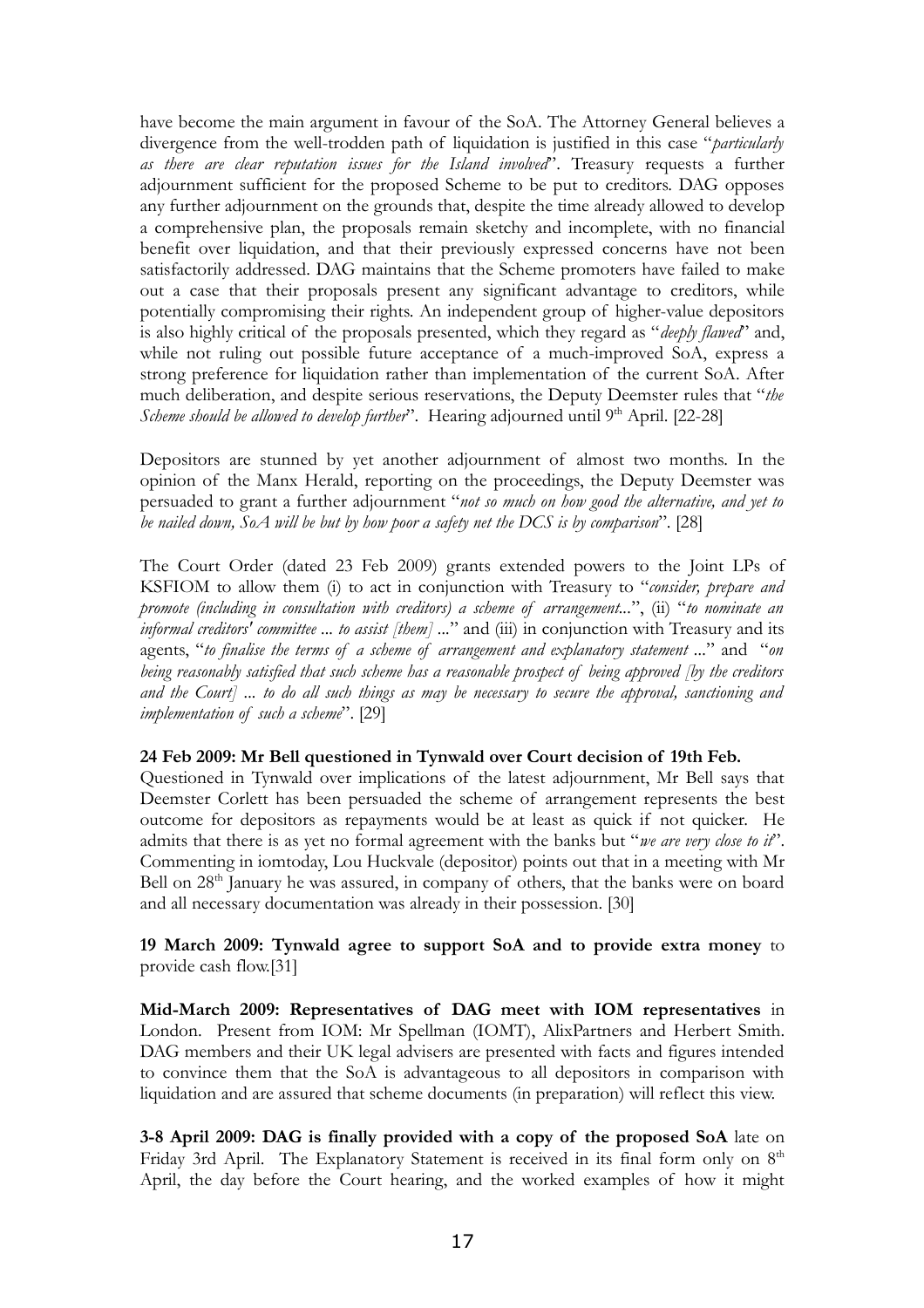operate around 7 pm that same evening, clearly putting DAG (and indeed the Court) under considerable pressure. Having considered these documents, DAG concludes that the SoA is only of (possible) advantage (in terms of guaranteed timing) to depositors with lower-value deposits and of disadvantage to the remainder. DAG instructs its lawyers to oppose the Scheme.

### **09 April 2009. Fifth IOM Court Hearing for petition to wind up KSFIOM.**

Despite opposition from a broad band of depositors, but with some minor concessions on behalf of IOMT, the Court gives permission for the SoA to proceed to a vote of creditors, to be held on 19<sup>th</sup> May. Mr Hacker, for Treasury, apologises for the short delay given to depositors to consider the latest proposals, but adds that in any case he doesn't think, strictly speaking, they have a right to it anyway! Arguments are again made that the DCS cannot be relied upon and that the SoA is the only option that guarantees fully protected depositors (those under the DCS compensation limit) certainty in repayments. Counsel for DAG counters that he cannot imagine a situation where politically or economically it would be acceptable for the IOMG to allow the DCS to default. Notwithstanding that it finds the Scheme "*not a model of clarity*", the Court agrees that it can be put to a vote of creditors, for them to decide. Following representations by DAG, the Court rules that the vote should be conducted among 3 classes of creditors: (i) those with rights under the DCS whose claims fall within the DCS limit (fully protected), (ii) those with rights under the DCS whose claims exceed the DCS limit (partly protected) and (iii) creditors with no rights under the DCS (unprotected). To be accepted, the SoA would need to be approved by a majority by number and 75% by value in each class. [32- 34]

**9-22 April 2009. DAG opposes the Scheme in its present form**, but continues to press for more favourable terms. It seems "*very clear to DAG that the IOM government wants the Scheme to go through and does not want liquidation*". DAG proxies are appointed to enable depositors to vote according to the agreed DAG position at the time of the vote. [32, 35]

**22 April 2009: Tynwald approves new regulations** which, in the event the SoA is approved, will require IOM banks to contribute the same amount to the SoA as they would under the DCS. This seems to offer no additional benefit to KSFIOM depositors. [35]

**23 April 2009: The IOM Court approves modifications to the SoA**. Following news from the Administrators of KSFUK that the estimated total distributions from KSFUK should now be at least  $50p/f$ , Treasury amends the proposed SoA. The guaranteed DCS-like top-up payments will now be paid in two tranches instead of three, with payments of  $\ddot{=}$  55,000 (or the full deposit if less) within the first 100 days and  $\ddot{=}$  50,000 (or the full deposit) within one year. In addition, Treasury will receive no payment under the Scheme until all creditors have received at least 70% of their claim (previously 60%). [36]

**27 April 2009:** A letter and full information package on the proposed SoA and voting procedures is sent by the JLs to all known creditors of the bank and also posted on the bank's website. [37] The vote is to be held on 19<sup>th</sup> May and proxy votes must be received in Douglas (by post, fax or email) by 15th May or handed in at the meeting. The formal Scheme regulations run to 53 pages and the accompanying Explanatory Statement, including voting forms and instructions, to a massive 71 pages. Creditors are urged to read the documents in full and to take time to consider them. Despite the apparent weakness of their support, the JLs recommend acceptance: *" On balance and based upon the*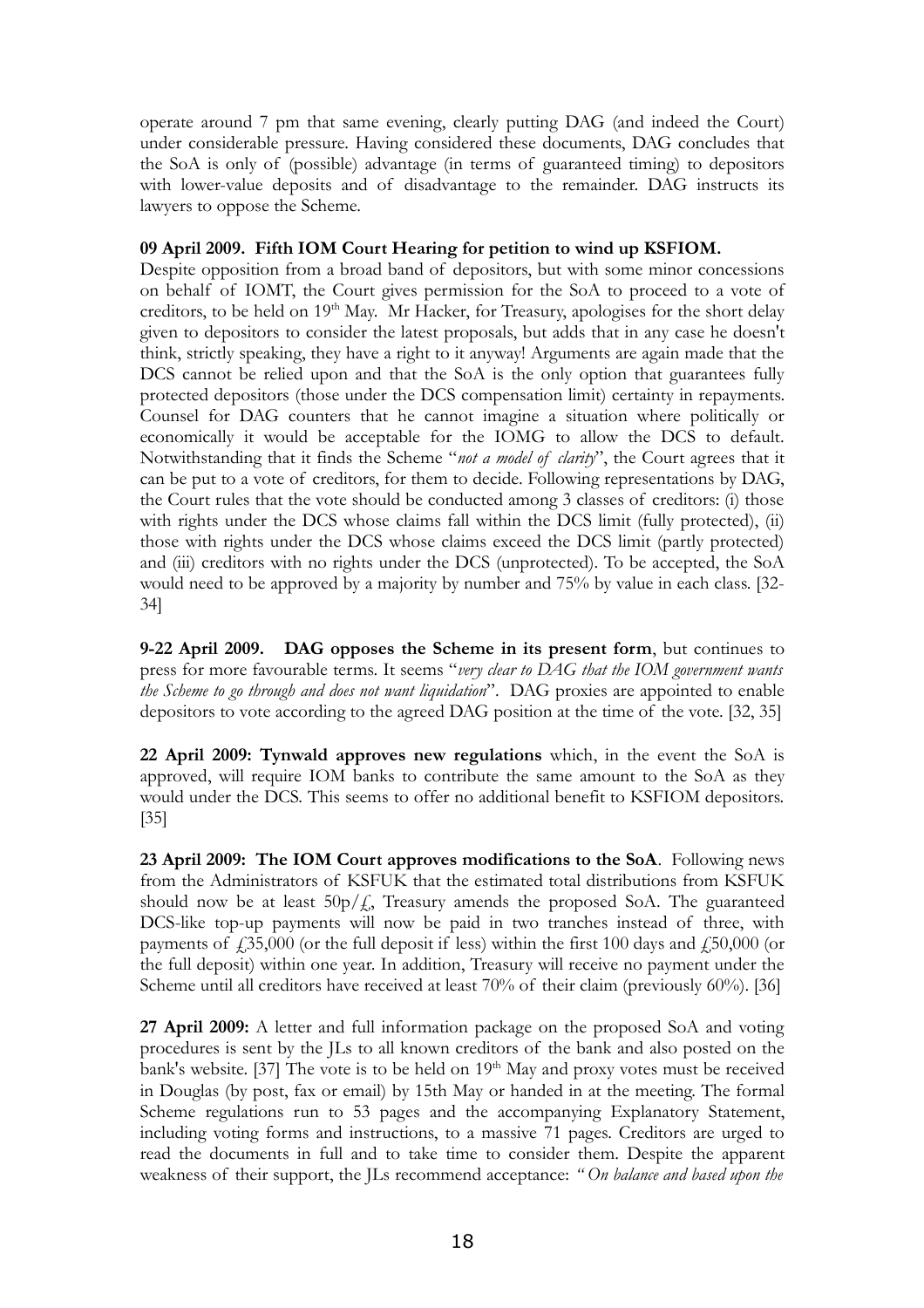*information available to them, the Provisional Liquidators therefore recommend that creditors vote in favour of the Scheme*." [37]

In the event, for reasons never fully elucidated, but almost certainly due to mismanagement by the mailing firm used, many depositors outside the UK and IOM never received these documents at all, while others received them only with considerable delay – in some cases after the deadline for receipt of proxy votes. While many were able to assess the Scheme and vote by down-loading the documents from the website, it remains unknown how many – without the benefit of Internet access - were simply unaware that a vote was taking place.

**1 May 2009:** DAG makes available to depositors a document incorporating advice from its lawyers and observations from other lawyers and other depositors with the aim of explaining its opposition to the SoA. On the basis of its legal advice, DAG maintains that the SoA is disadvantageous to depositors from a legal perspective and concludes that: "*the slim merits of the SoA are far outweighed by its disadvantages*" and that "*liquidation ... will almost inevitably be quicker, simpler, cheaper and conducted more openly than the proposed SoA*". [38, 39]

**18/19 May 2009:** Speaking live in a Manx Radio programme on 18th May, IOM Treasury Minister Allan Bell says that a failure to vote in favour of the SoA would be "*damaging to* the interests, certainly sections of the depositors, as they wouldn't get their money so quickly, ... there would be a 'fire sale' of assets, rather than the managed sale of assets which we think would give a *higher return to the depositors; and one or two other things*". This warning is repeated in an early morning live interview on the 19<sup>th</sup> May (day of the vote), when it is asserted that liquidation could close the door to any possible sale of the business. Later that day, Mr Simpson (JL) reassures depositors that he doubts whether asset realisation would be treated any differently under liquidation than under the SoA. [40]

#### **19 May 2009: KSFIOM Creditors' Meeting to vote on SoA**

At the meeting of creditors held on 19th May 2009, although approved by class 1 (fully protected) depositors, the SoA fails to gain approval, either by number or by value, in class 2 (partially protected depositors) and is therefore soundly defeated. Interestingly, had classes 1 and 2 been grouped together (as originally proposed by Treasury), the SoA would still have failed by value in the combined class. Somewhat embarrassingly for the IOMT, it also failed in the third (small) class of creditors, not eligible for the DCS, where a single very high value creditor was effectively able to bring down the SoA singlehanded, something which could perhaps have been foreseen by the JLs, the IOMT or even their advisers and thus saved a great deal of wasted time and money. [41]

**Immediately after the vote, Treasury Minister Allan Bell announces:** "*We will seek to achieve a similar outcome for creditors with claims under £50,000 as would have been achieved under the SoA ...*" and adds "*We continue to believe that developing the SoA provided the creditors with a viable alternative and was in the best interests of all of the depositors*". [42]

**27 May 2009. IOM Court Hearing.** The Court accepts that the creditors have voted down the SoA and KSFIOM is finally placed into liquidation. [43]

### **19 June 2009. UK Treasury Committee Report on the Banking Crisis.**

Conclusions include recommendations that the UK and IOM Governments work together to resolve the KSFIOM issue. [44] To date nothing appears to have happened.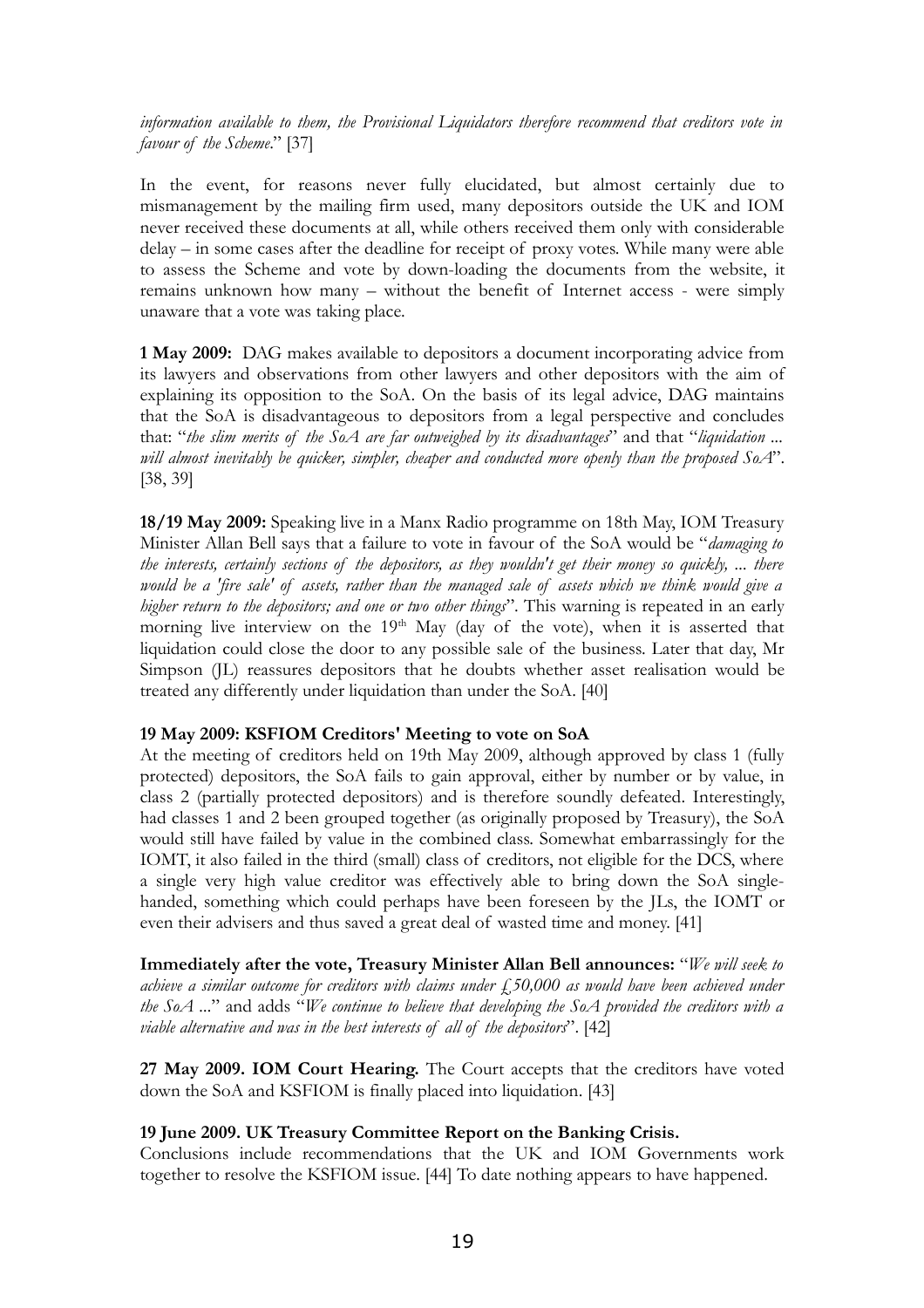**23 June 2009: IOM Court hearing to consider award of costs** incurred by the SoA. Judgement 30 June. DAG requests that its costs in respect of the SoA and the Winding-Up petition be paid by IOMT or, alternatively, jointly by the Treasury and KSFIOM. After a long deliberation, the Court finally rules that DAG's costs be paid out of the assets of KSFIOM (and thus be borne by the body of creditors). It is acknowledged that the scheme documentation was "*a fiendishly complex piece of work*" and that it was "*not surprising that much time, effort and costs were expended on trying to penetrate the fearsomely complex wording of the Scheme and its Explanatory Statement in respect of which it seems perfectly fair that legal advice should have been taken* ...". DAG also applied for the costs of the JLs to be paid by Treasury, but in the absence of an application from the JLs themselves this was not surprisingly denied. [45]

**17 July 2009: Tynwald approves a £193m Government funding package** (£73m direct Treasury funding as per the DCS regulations and a further  $\angle 120$ m interest-free loan, recoverable over time from the bank levies and liquidation dividends). This should enable all fully-protected depositors to receive their full DCS entitlement in a single payment in September this year. [46]

**04 Sep 2009. First dividend payments of 24.8%** received by depositors claiming directly in the liquidation.

**Oct 2009. The DCS pays out!** Roughly 12 months after the collapse of KSFIOM – and 4 months after liquidation - depositors claiming via the DCS finally start to receive payments. With the help of Treasury funding (now incorporated in the Regulations), the DCS finally paid out fully to all eligible claimants in a single payment (and thus much faster than would have been achieved under the SoA).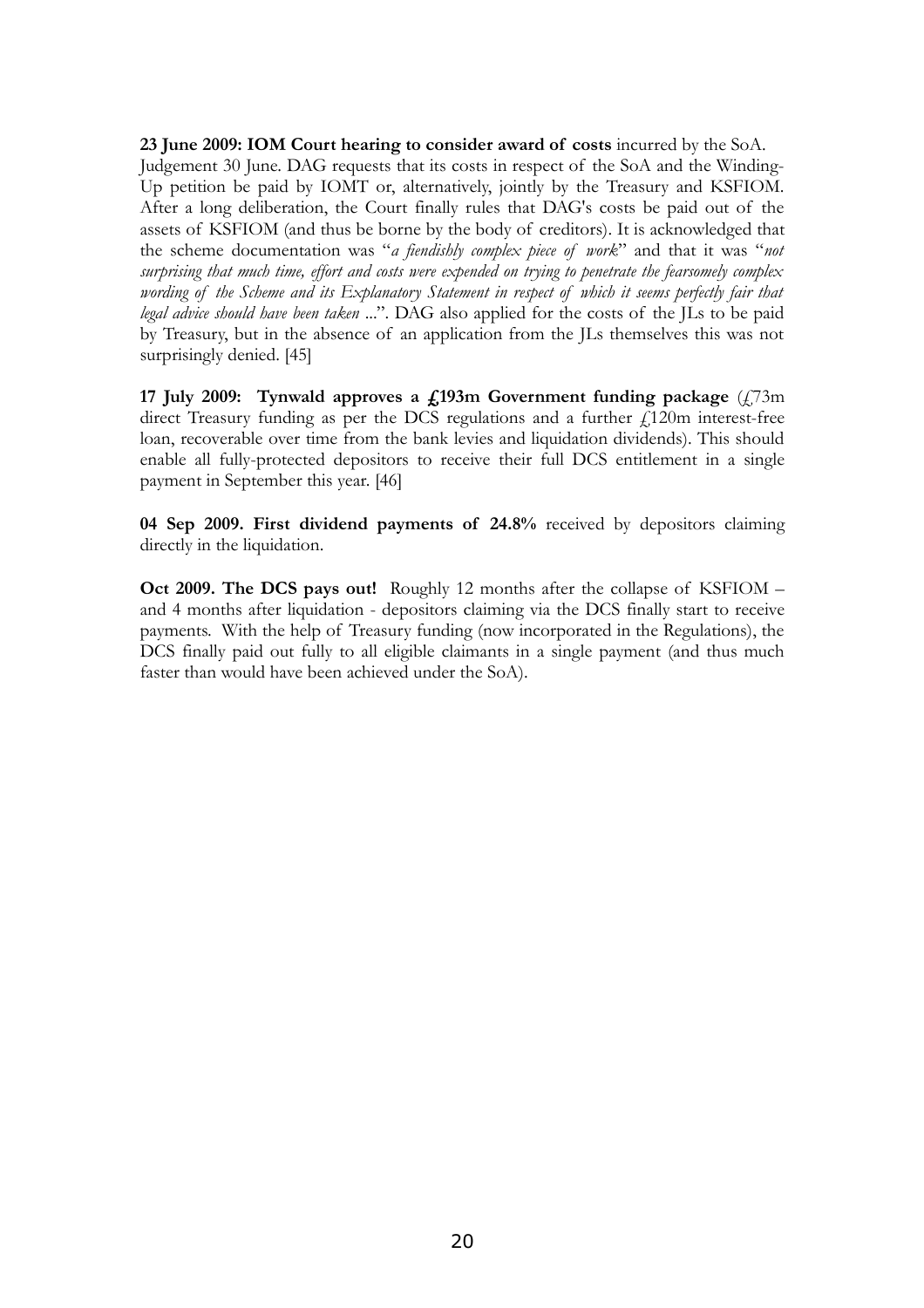# **Appendix 3: The Informal IOMT/DAG Committee set up in December 2008 to consider alternative proposals to liquidation: a statement by four DAG participants.**

In December 2008 members of the steering committee for the KSFIOM Depositors Action Group (DAG) were contacted directly by John Spellman the former Finance Manager to the Isle of Man Treasury (IoMT) initially via the DAG website and then directly by phone and email, for the purpose of establishing an informal committee (**IC**) and to seek indicative support to alternative proposals to the liquidation of KSFIOM and triggering of the Depositors Compensation Scheme (DCS).

During a series of telephone conversations and email exchanges, the members of the DAG steering committee asked Mr Spellman if all possible routes to repatriating depositors with an immediate 100% of their money had been explored. Mr Spellman verbally listed all routes of possible resolution that had been examined to date and told the DST that none of the options were feasible at that time due to unknown asset recovery from Kaupthing Singer & Friedlander (KSFUK) [Ev 6], however, Mr Spellman did say that should the asset recovery be better than anticipated the IoMT would consider working with a third party to 'bridge the gap'. At the time it was said that there were two potentially interested third parties. [Ev 1, 6, 10] This information created early misplaced optimism that the IoMT were working to find a full and satisfactory resolution and formed the basis of the decision for the members of the DAG steering committee to agree to work with Mr Spellman in finding a solution and alleviating the hardship being experienced by many caught up in this financial debacle. Therefore the IC was established to represent depositors with sub  $f_{\text{50k}}$ , supra  $f_{\text{50k}}$ , small business account, bondholder and money in transit.

The IC was asked to keep all correspondence and documentation confidential at the time. Members of the IC met with Mr Spellman and Alix Partners at IoM offices in London on 12th January 2009. Mr Spellman presented the IC with a suggested alternative to liquidation and DCS in the form of a Scheme of Arrangement (SoA) and sought to canvass the IC for their opinion on the value of moving forward with presenting this SoA to the creditors of the bank. The actual detail (proposed numbers) of the SoA was not produced. The IC requested first a full explanation of how the DCS would work in practice so that they were able to consider the relative merits of this option versus the proposed SoA. Mr Spellman was unable to provide this information in any adequate form as the machinations of the DCS were unknown having been untested to date, but there was weight and emphasis given to the fact that the DCS was at that time unfunded (and by implication unlikely to deliver). The IC in fact drafted its own understanding of the DCS and submitted this to Mr Spellman for his confirmation however despite canvassing IOMT legal opinion including the Attorney General, Mr Spellman was unable to confirm or deny whether the understanding of the scheme as outlined by the IC was correct or not. [Ev 16]

This was one of the first indications to DAG steering committee that despite the global banking meltdown the IOMT and the FSC were not prepared for the situation that had arisen nor, unlike all other European territories, were they working to put depositors' needs at the top of its agenda. IC stated that they expected any intervention on behalf of the IoMT to be as an attempt to find a full resolution for depositors as was happening around the world, especially in respect of other Kaupthing depositors.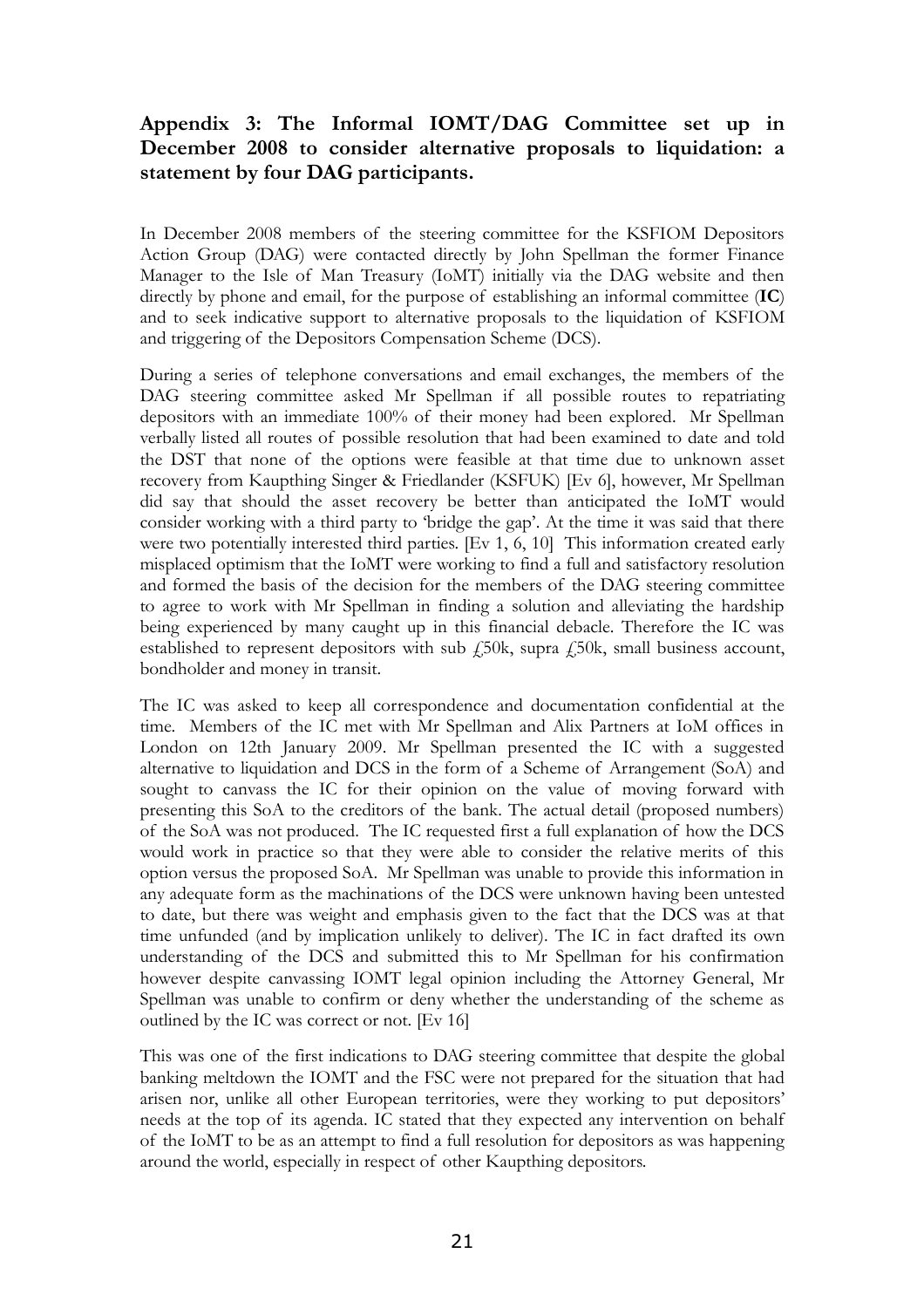The IC awaited information in relation to the quantitative and qualitative merits of both the SoA and the DCS, but again due to constraints from the IoM Attorney General (AG) this was consistently delayed. It was soon apparent that despite all the pleasant words and assurances, noone within the IoMT was prepared to put in writing anything concrete relating to the DCS or the SoA. The IC grew increasingly frustrated since long telephone exchanges and emails were resulting in no new information. [Ev 9] These delays meant the DAG would be unable to make a considered opinion and take legal advice in advance of the impending court hearing of 29<sup>th</sup> January 2009. After several delays, a basic and extremely inadequate paper was produced containing no substantial quantitative information on which the IC would be able to make any comparison or decision. Throughout the communication while awaiting the watered down document it should be noted that Mr Spellman stated more than once that if the IC felt unable to support the SoA it would not be taken forward. [Ev 1, 5]

Reluctantly the members of the DAG steering committee came to the conclusion that the dialogue between themselves and Mr Spellman was not progressing as they had hoped and were therefore unable to provide any opinion on the merits of supporting a SoA. The DAG instructed its lawyers Edwin Coe to conduct all future correspondence with Mr Spellman and IoMT legal advisors on their behalf. This move led to the DAG being defined as 'litigious'. [Ev 14]

With no information in respect of the SoA or the actual SoA being provided before the court case of 29th January 2009, DAG legal representatives found themselves with no alternative but to oppose the position being taken by IOMT Counsel. It should be noted however that nine identical letters were submitted at the last minute by individuals living or visiting the IoM at the time as a supporting appendix to the affidavit of the IoMT.[47] DAG steering committee and legal representatives were very disappointed that these individuals had seemingly been encouraged to openly support the SoA in this way despite having received no detailed information or legal advice. As a result it appeared that there was a conflict of views amongst depositors which was not the case at the time - it was a situation that nonetheless undermined the wishes of the majority and created a perception of disunity amongst the DAG and the misperception that the IOMT had considerable support for its position.

On 30th January 2009, following the court case, Edwin Coe wrote to John Spellman [Ev 15]. Mr Spellman and the IoMT legal representatives failed to respond to this request demonstrating a disappointing degree of contempt and by this time it had become the strong opinion of the DAG steering committee that there was actually no incentive or willingness on behalf of IoMT to find a solution to repatriate depositors with 100% of their deposits, but instead the motivation was to find a solution to avoid bank liquidation and triggering of the DCS and protect the reputation of the IOM first and foremost. In fact we had reason to believe that the IOMT were putting the views and requirements of depositors who were local IOM residents ahead of the rest. [Ev 14]

At the court hearing of 19<sup>th</sup> February 2009, the IoMT sought adjournment of liquidation for a further period of time, despite rejection of the proposals by the DAG steering committee and their legal team, the very panel the IoMT had canvassed for opinion on behalf of the broader creditor base. As a result, the DAG were forced to fight what turned into a lengthy and costly legal and political battle for over nine months in order to eventually ensure the SoA was quashed and the bank could go into liquidation and trigger the DCS. During this time many depositors struggled financially and the legal and consultancy costs to the IoMT were significant. To the horror of depositors and the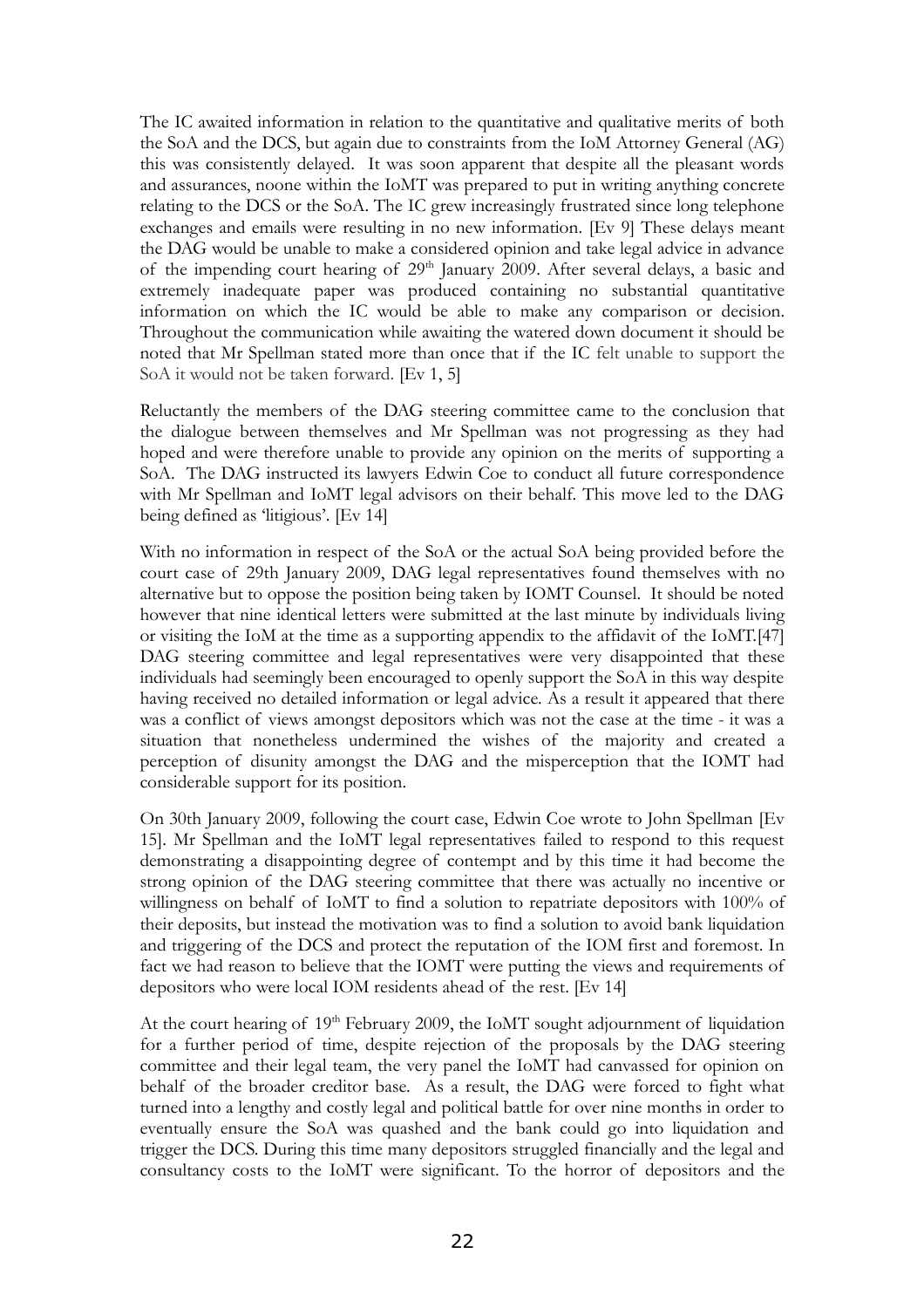surprise of DAG legal advisers, the Deemster at a later date agreed that these costs should be covered by the liquidator thus paid for by depositors even though depositors' representatives had given the IoMT an early indication that the SoA proposals were inadequate and would likely be rejected.

The whole costly exercise was never going to succeed without providing adequate information to depositors. The IoMT was told this at an early stage and yet were determined to pursue a path retaining external consultants to 'advise' them in this process. At the end of the day the cost of proposing the SoA incurred by the IoMT served to exacerbate an already unacceptable position for depositors and compounded the general opinion that the IoMT was not operating on the basis of finding the best possible solution for depositors. It seemed that there were other powers at play and depositors still believe that the truth behind the failure of the bank, the actions of its directors' and the IOM regulator and their roles in its demise, and the subsequent actions of the IoMT and its advisers must be told.

Truth and clarity was all the DAG was seeking from the outset yet in contrast there was continual stonewalling and misinformation that appeared to have an objective beyond that of helping distressed depositors in their time of great financial stress and hardship. KSFIOM depositors were given the impression that they were fighting much more than a situation resulting from the vagaries of global financial markets, instead there were deeper political and financial objectives at play.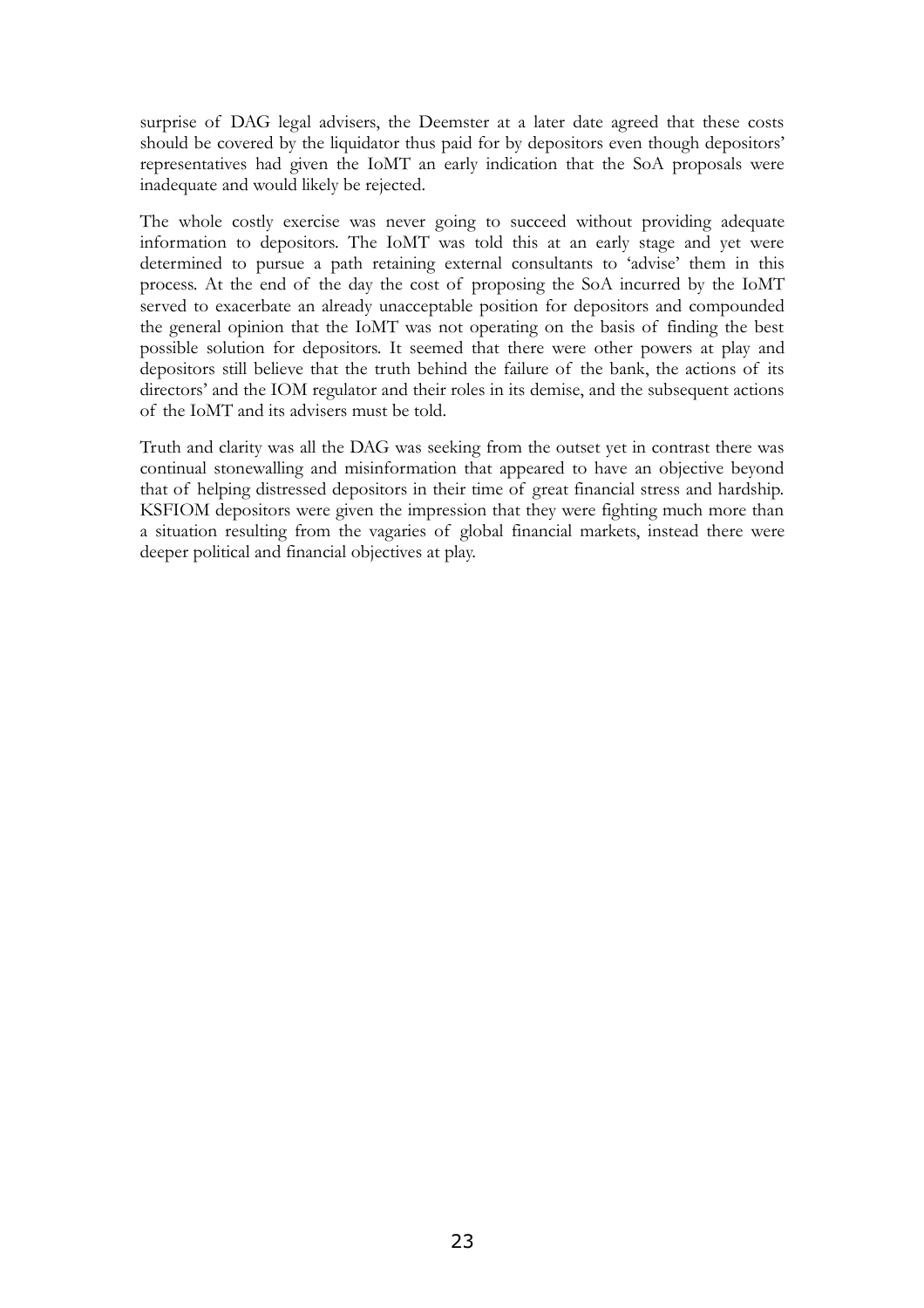### **References**

- 1. KSFIOM/PPDG Joint Response to the First Interim Report of the Tynwald Select Committee on KSFIOM: [http://www.ksfiomdag.com/index.php?](http://www.ksfiomdag.com/index.php?option=com_kb&task=article&article=100&Itemid=106) [option=com\\_kb&task=article&article=100&Itemid=106](http://www.ksfiomdag.com/index.php?option=com_kb&task=article&article=100&Itemid=106)
- 2. Isle of Man repays 60% to BCCI depositors. Tax-news, 15 Aug 2001. <http://www.iomtoday.co.im/news/Two-decades-on-from-bank39s.6061089.jp>
- 3. Consultation with all banking licenceholders on options for change to the Isle of Man's Depositors' Compensation Scheme, FSC, 6 March 2008. <http://www.gov.im/lib/docs/fsc/Consultative/consultationtobanks6308final.pdf>
- 4. Positive Action Group submissions to FSC Consultation document on options for change to the DCS, 24 & 31 March 2008: [http://www.positiveactiongroup.org/PAG\\_DCS\\_Submission\\_1.pdf](http://www.positiveactiongroup.org/PAG_DCS_Submission_1.pdf) [http://www.positiveactiongroup.org/PAG\\_DCS\\_Submission\\_2.pdf](http://www.positiveactiongroup.org/PAG_DCS_Submission_2.pdf)
- 5. Letter from FSC to KSFIOM MD 25 April 2008, evidence supplied to the Tynwald Select Committee: fscfile1.7.pdf, pp 89-90.
- 6. FSC notes on a Meeting with KSFIOM directors 29 April 2008, evidence supplied to the Tynwald Select Committee: fscfile1.7.pdf, pp 79-81.
- 7. Review of Depositors' Compensation Scheme, IOM Treasury News 25 June 2008: <http://www.gov.im/lib/news/treasury/reviewofdeposito.xml>
- 8. Positive Action Group Press Release 4 July 2008: [http://positiveactiongroup.org/html/depositor\\_compensation.html](http://positiveactiongroup.org/html/depositor_compensation.html)
- 9. Treasury dithers over increase in investor compensation, Manx Herald 2 Oct 2008: <http://www.manxherald.com/index.php/news/319.html>
- 10. DCS limit increased to £50,000, IOM Treasury Press Release 7 Oct 2008: <http://www.gov.im/lib/docs/fsc/PressReleases/081007depcompscheme.pdf>
- 11. Tynwald votes to put  $\ell$ 150m of taxpayers' money on the line. Manx Herald, 23 Oct 2008. <http://www.manxherald.com/index.php/business/328.html>
- 12. Petition to wind up Kaupthing Singer & Friedlander is adjourned, IOM Today, 24 Oct 2008. [http://www.iomtoday.co.im/news/Petition-to-wind-up-](http://www.iomtoday.co.im/news/Petition-to-wind-up-Kaupthing.4627802.jp)[Kaupthing.4627802.jp](http://www.iomtoday.co.im/news/Petition-to-wind-up-Kaupthing.4627802.jp)
- 13. KSF (IOM) continues to be the subject of a slow death, Manx Herald, 27 Nov 2008: <http://www.manxherald.com/index.php/business/349.html>
- 14. Chief Minister returns 'empty-handed' from Iceland, Manx Herald, 11 Jan 2009: <http://www.manxherald.com/index.php/business/370.html>
- 15. Second Affidavit of David C. Lovett, 15 Jan 2009: [http://www.ksfiomdepositors.org/sites/www.ksfiomdepositors.org/files/Signed](http://www.ksfiomdepositors.org/sites/www.ksfiomdepositors.org/files/Signed%20Affidavit%20of%20David%20%20C%20Lovett%20-%20251108.pdf) [%20Affidavit%20of%20David%20%20C%20Lovett%20-%20251108.pdf](http://www.ksfiomdepositors.org/sites/www.ksfiomdepositors.org/files/Signed%20Affidavit%20of%20David%20%20C%20Lovett%20-%20251108.pdf)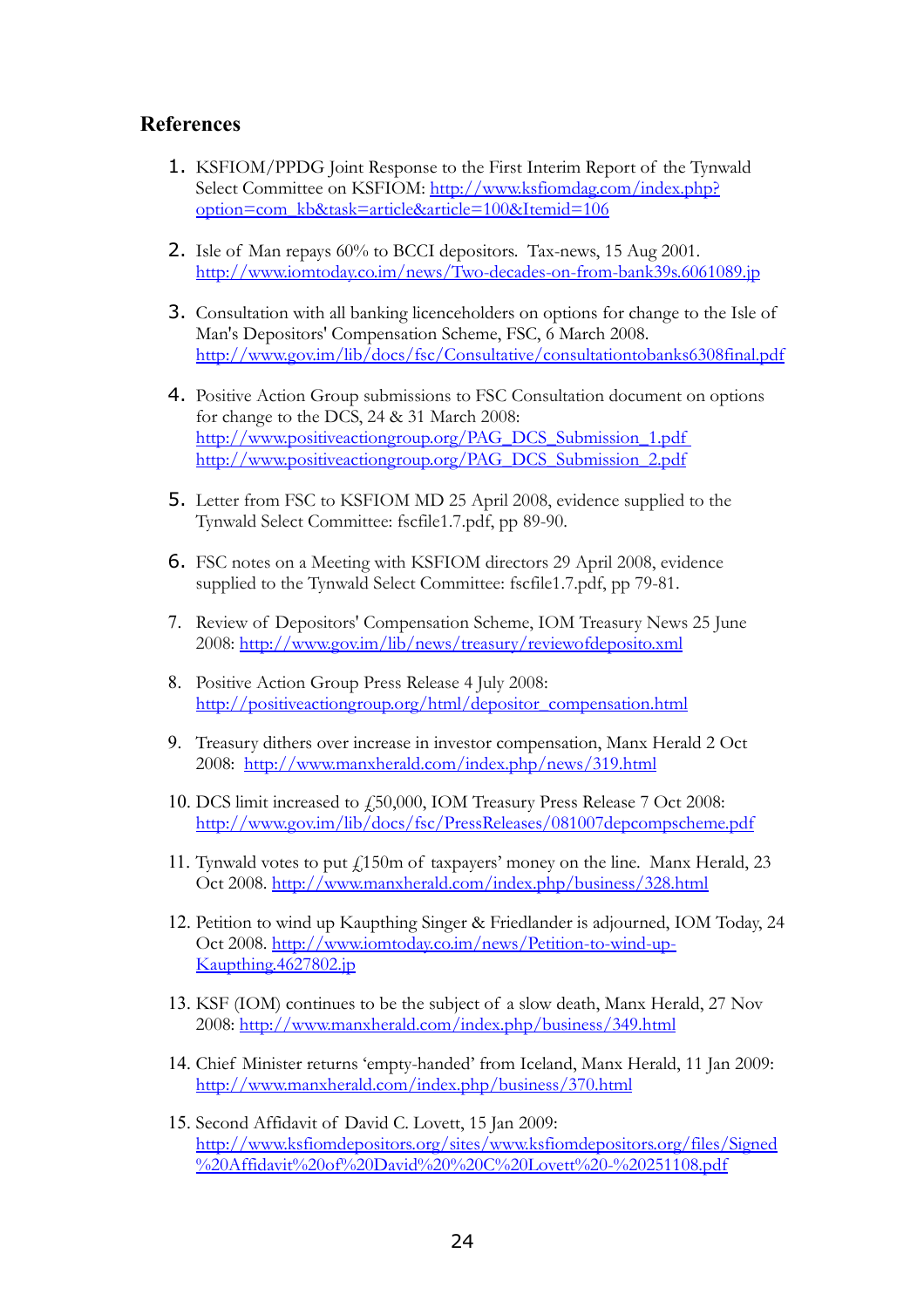- 16. While Isle of Man is busy saving reputations, depositors are left to watch as other territories quickly enact rescue strategies. KSFIOM Press Release, 17 Jan 2009: [http://www.ksfiomdepositors.org/press-release/while-isle-man-busy-saving](http://www.ksfiomdepositors.org/press-release/while-isle-man-busy-saving-reputations-depositors-are-left-watch-other-territories-qui)[reputations-depositors-are-left-watch-other-territories-qui](http://www.ksfiomdepositors.org/press-release/while-isle-man-busy-saving-reputations-depositors-are-left-watch-other-territories-qui)
- 17. Third affidavit of David Lovett, 28 Jan 2009: [http://www.ksfiomdepositors.org/sites/www.ksfiomdepositors.org/files/Third-](http://www.ksfiomdepositors.org/sites/www.ksfiomdepositors.org/files/Third-Affidavit-of-David-C-Lovett-26.01.09.pdf)[Affidavit-of-David-C-Lovett-26.01.09.pdf](http://www.ksfiomdepositors.org/sites/www.ksfiomdepositors.org/files/Third-Affidavit-of-David-C-Lovett-26.01.09.pdf)
- 18. Affidavit of John Wright (for DAG), 28 Jan 2009: http://www.ksfiomdepositors.org/sites/www.ksfiomdepositors.org/files/DAG-Affidavit-090128.pdf
- 19. KSFIOM petition of 29 January 2009 Isle of Man Court Judgment: <http://www.judgments.im/content/J910.htm>
- 20. Banking Crisis vol 1 oral evidence, Treasury Committee, House of Commons, 1 April 2009, page 197, Qs 1447-1450: [http://www.publications.parliament.uk/pa/cm200809/cmselect/cmtreasy/144/](http://www.publications.parliament.uk/pa/cm200809/cmselect/cmtreasy/144/144i.pdf) [144i.pdf](http://www.publications.parliament.uk/pa/cm200809/cmselect/cmtreasy/144/144i.pdf)
- 21. KSFIOM Early Payment (n° 2) Scheme, Government Circular 04/09, 5 Feb 2009: <http://www.gov.im/lib/docs/fsc/PressReleases/ksfeps2doc.pdf>
- 22. Third affidavit of Allan Bell, 12 Feb 2009: [http://www.ksfiomdepositors.org/sites/www.ksfiomdepositors.org/files/Third](http://www.ksfiomdepositors.org/sites/www.ksfiomdepositors.org/files/Third%20Affidavit%20of%20Allan%20Robert%20Bell%20(signed)-1.pdf) [%20Affidavit%20of%20Allan%20Robert%20Bell%20\(signed\)-1.pdf](http://www.ksfiomdepositors.org/sites/www.ksfiomdepositors.org/files/Third%20Affidavit%20of%20Allan%20Robert%20Bell%20(signed)-1.pdf)
- 23. Affidavit of Gabriel Moss QC, 12 Feb 2009: http://www.ksfiomdepositors.org/sites/www.ksfiomdepositors.org/files/Affidav it%20of%20Gabriel%20Moss%20QC-1.pdf
- 24. Fourth affidavit of David Lovett, 13 Feb 2009: [http://www.ksfiomdepositors.org/sites/www.ksfiomdepositors.org/files/Fourth](http://www.ksfiomdepositors.org/sites/www.ksfiomdepositors.org/files/Fourth%20Affidavit%20of%20David%20C%20Lovett-1.pdf) [%20Affidavit%20of%20David%20C%20Lovett-1.pdf](http://www.ksfiomdepositors.org/sites/www.ksfiomdepositors.org/files/Fourth%20Affidavit%20of%20David%20C%20Lovett-1.pdf)
- 25. Third affidavit of John Wright, 18 Feb 2009: [http://www.ksfiomdepositors.org/sites/www.ksfiomdepositors.org/files/3rd-](http://www.ksfiomdepositors.org/sites/www.ksfiomdepositors.org/files/3rd-Aff-JW.pdf)[Aff-JW.pdf](http://www.ksfiomdepositors.org/sites/www.ksfiomdepositors.org/files/3rd-Aff-JW.pdf)
- 26. Letter from group of depositors to the IOM Court, 18 Feb 2009: [http://www.ksfiomdepositors.org/sites/www.ksfiomdepositors.org/files/KSFIO](http://www.ksfiomdepositors.org/sites/www.ksfiomdepositors.org/files/KSFIOM-lett-from-large-depositors-to-HHDDCorlett-18022009.pdf) [M-lett-from-large-depositors-to-HHDDCorlett-18022009.pdf](http://www.ksfiomdepositors.org/sites/www.ksfiomdepositors.org/files/KSFIOM-lett-from-large-depositors-to-HHDDCorlett-18022009.pdf)
- 27. KSFIOM petition of 19 Feb 2009 Isle of Man Court Judgment: <http://www.judgments.im/content/J917.htm>
- 28. KSF IOM gets another reprieve but DCS exposed as a financial 'fig leaf', Manx Herald, 19 Feb 2009 <http://www.manxherald.com/index.php/business/403.html>
- 29. Isle of Man Court Order, 23 Feb 2009: [http://www.ksfiomdepositors.org/sites/www.ksfiomdepositors.org/files/200902](http://www.ksfiomdepositors.org/sites/www.ksfiomdepositors.org/files/20090223161501648.pdf) [23161501648.pdf](http://www.ksfiomdepositors.org/sites/www.ksfiomdepositors.org/files/20090223161501648.pdf)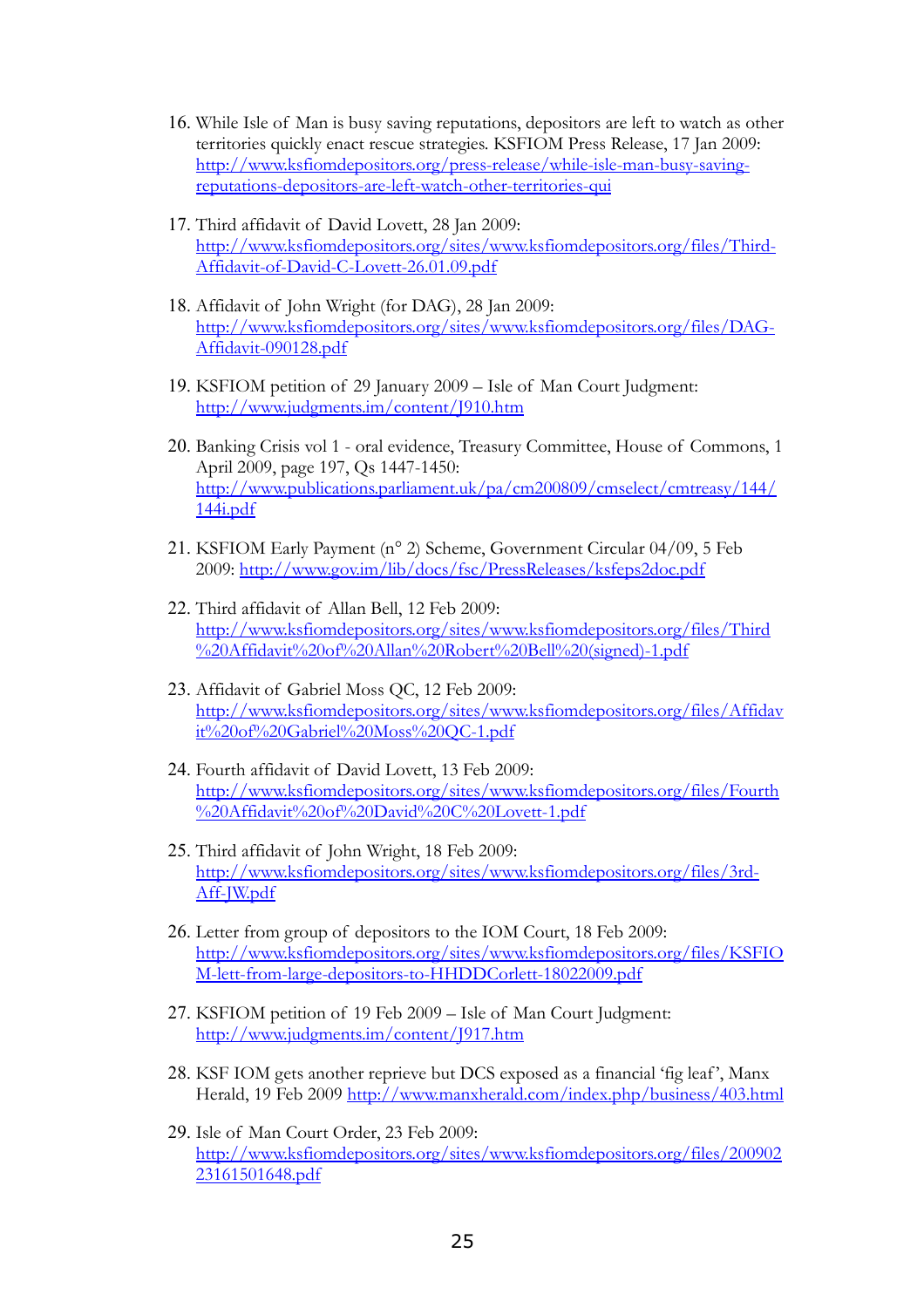- 30. Bell hints at agreement with banks over KSF funds, iomtoday, 24 Feb 2009: <http://www.iomtoday.co.im/news/Bell-hints-at-agreement-with.5010514.jp>
- 31. Tynwald backs Treasury's SoA for KSF (IOM) to tune of  $\beta$ 180million, Manx Herald, 19 March 2009: <http://www.manxherald.com/index.php/comment/429.html>
- 32. The legal position on the Scheme of Arrangement, KSFIOMDAG, 19 April 2009: [http://www.ksfiomdepositors.org/public-page/legal-position-scheme](http://www.ksfiomdepositors.org/public-page/legal-position-scheme-arrangement-190409)[arrangement-190409](http://www.ksfiomdepositors.org/public-page/legal-position-scheme-arrangement-190409)
- 33. Deemster Corlett gives in to Treasury KSF (IOM) SoA to be put to creditors' vote, Manx Herald, 9 April 2009: <http://www.manxherald.com/index.php/business/485.html>
- 34. KSFIOM petition of 9 April 2009 Isle of Man Court Judgment: <http://www.judgments.im/content/J931.htm>
- 35. KSF (IOM) DAG unconvinced voting 'Yes' to SoA is best option, Manx Herald, 22 April 2009: <http://www.manxherald.com/index.php/business/494.html>
- 36. Affidavit of Kenneth McGreal 23 April 2009: [http://www.law](http://www.law-man.com/library/news-75.pdf)[man.com/library/news-75.pdf](http://www.law-man.com/library/news-75.pdf)
- 37. Final details and documents relating to Scheme of Arrangement proposed to KSFIOM creditors and arrangements for voting on 19 May 2009: <http://www.kaupthingsingers.co.im/Pages/SchemeOfArrangement.asp>
- 38. Proposed Scheme of Arrangement, KSFIOMDAG, undated c. 19 May 2009: <http://www.ksfiomdepositors.org/public-page/proposed-scheme-arrangement>
- 39. KSFIOM Scheme of Arrangement ("SoA") Summary of Qualitative Issues, KSFIOMDAG, 1 May 2009: [http://www.ksfiomdepositors.org/sites/www.ksfiomdepositors.org/files/KSFIO](http://www.ksfiomdepositors.org/sites/www.ksfiomdepositors.org/files/KSFIOM%20SCHEME%20OF%20ARRANGEMENT%20SUMMARY%20OF%20QUALITATIVE%20ISSUES.pdf) [M%20SCHEME%20OF%20ARRANGEMENT%20SUMMARY%20OF](http://www.ksfiomdepositors.org/sites/www.ksfiomdepositors.org/files/KSFIOM%20SCHEME%20OF%20ARRANGEMENT%20SUMMARY%20OF%20QUALITATIVE%20ISSUES.pdf) [%20QUALITATIVE%20ISSUES.pdf](http://www.ksfiomdepositors.org/sites/www.ksfiomdepositors.org/files/KSFIOM%20SCHEME%20OF%20ARRANGEMENT%20SUMMARY%20OF%20QUALITATIVE%20ISSUES.pdf)
- 40. Did Bell deliberately give potentially misleading information to influence KSF (IOM) SoA vote?, Manx Herald, 20 May 2009: <http://www.manxherald.com/index.php/business/525.html>
- 41. Report to Court of meeting of creditors to vote on SoA, 22 May 2009: [http://www.kaupthingsingers.co.im/Files/IOM/SchemeOfArrangement/M](http://www.kaupthingsingers.co.im/Files/IOM/SchemeOfArrangement/M%20Simpson%20Affidavit%2022%20May%202009%20(2).pdf) [%20Simpson%20Affidavit%2022%20May%202009%20\(2\).pdf](http://www.kaupthingsingers.co.im/Files/IOM/SchemeOfArrangement/M%20Simpson%20Affidavit%2022%20May%202009%20(2).pdf)
- 42. Treasury responds to KSF IoM depositors vote, 22 May 2009: <http://www.gov.im/lib/news/cso/treasuryresponds.xml>
- 43. IOM Court Order placing KSFIOM in liquidation, 27 May 2009: <http://www.law-man.com/library/news-77.pdf>
- 44. Banking Crisis: The impact of the failure of the Icelandic banks: Responses from the Government and the Financial Services Agency to the Committee's Fifth